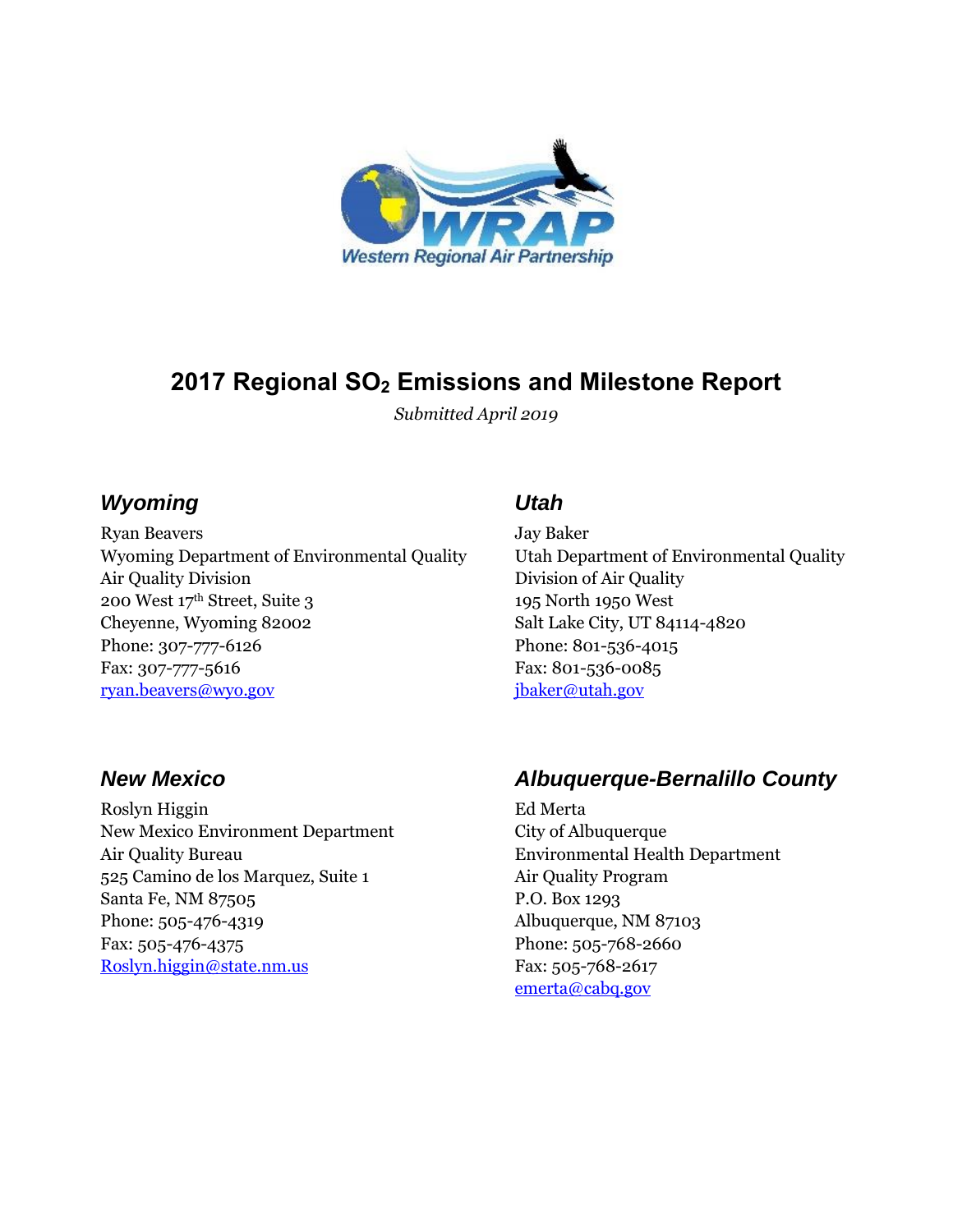# **2017 Regional SO<sup>2</sup> Emissions and Milestone Report**

### *Executive Summary*

Under Section 309 of the Federal Regional Haze Rule, nine western states, and tribes within those states, have the option of submitting plans to reduce regional haze emissions that impair visibility at 16 Class I areas on the Colorado Plateau. Five states – Arizona, New Mexico, Oregon, Utah, and Wyoming – and Albuquerque-Bernalillo County initially exercised this option by submitting plans to the Environmental Protection Agency (EPA) by December 31, 2003. Oregon elected to cease participation in the program in 2006 and Arizona elected to cease participation in 2010. The tribes were not subject to the deadline and still can opt into the program at any time. Under the Section 309 plans, the three participating states and Albuquerque-Bernalillo County have tracked the emissions of the applicable stationary sources as part of the pre-trigger portion of the SO<sub>2</sub> Milestone and Backstop Trading Program. The Western Regional Air Partnership (WRAP) is assisting these states and county with the implementation and management of the regional emission reduction program. As used in this document, "Section 309 states‖ means the states of New Mexico, Utah, and Wyoming and Albuquerque-Bernalillo County. (For CAA purposes, this report treats Albuquerque-Bernalillo County as a state because it has authority under federal and state law to administer the CAA separately from the rest of New Mexico).

As part of this program, the Section 309 states must submit an annual Regional Sulfur Dioxide (SO2) Emissions and Milestone Report that compares emissions to milestones. A milestone is a maximum level of annual emissions for a given year. The states submitted the first report in 2004 for the calendar year 2003. Over the course of the program, the states have consistently stayed below the milestones.



The regional milestone for 2017 is 155,940 tons. The states averaged the 2015, 2016, and 2017 adjusted emissions as required by Section 309 of the CAA. We compared this average to the 2017 milestone to determine whether the states met the milestone. The adjustments to reported emissions were required to allow the basis of current emission estimates to be comparable to the emissions monitoring or calculation method used in the most recent base year inventory.

As presented in Table ES-1, the Section 309 states reported  $67,245$  tons of  $SO<sub>2</sub>$  emissions for the calendar year 2017. The total emissions increased to  $76,504$  tons of  $SO<sub>2</sub>$  after making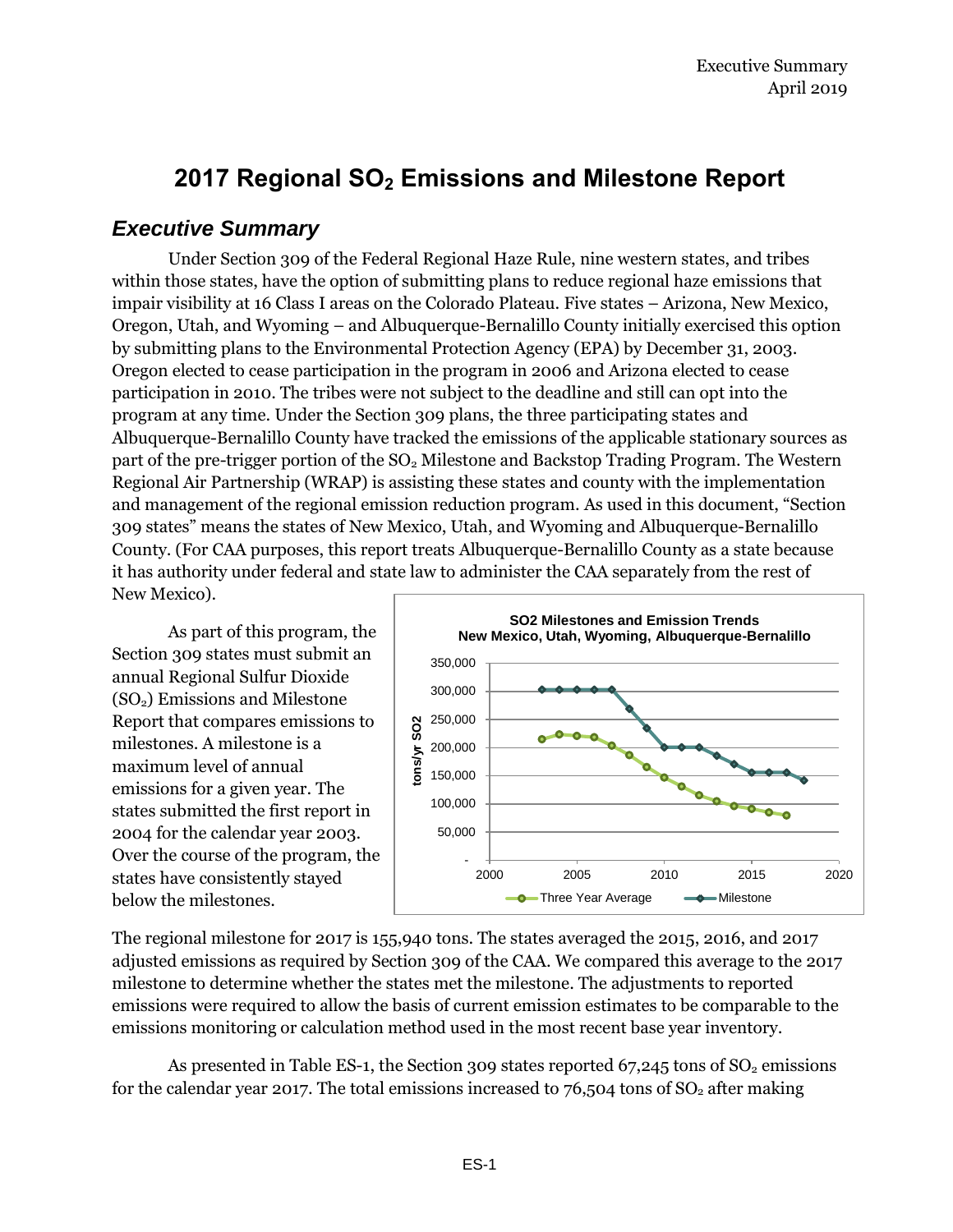adjustments to account for changes in monitoring, calculation methods, and enforcement actions. The adjustments result in an additional  $9,259$  tons of  $SO<sub>2</sub>$  emissions. The adjusted emissions values for 2015 and 2016 were 81,454 and 81,170 tons, respectively. The average of 2015, 2016, and 2017 adjusted emissions was 79,709 tons.

Based on this average annual emissions estimate, the Section 309 states determined that emissions in 2017 were below the regional  $SO<sub>2</sub>$  milestone for 2017. The states' Section 309 plans contain provisions to adjust the milestones to account for enforcement actions (to reduce the milestones where an enforcement action identified that emissions in the baseline period were greater than allowable emissions). Based on emissions data received from the states and plan requirements regarding adjustments to the milestones, no enforcement action adjustment is required.

The plans also require that the annual report identify, first, changes in the total number of sources from year to year and, second, significant changes in a source's emissions from year to year. The significant emission changes from 2016 to 2017 are included in Section 6 of this report. A list of facilities added to, or removed from, the list of subject sources in the original base year inventories is included in Appendix B.

#### **Table ES-1**

#### **Overview of 2017 Regional Milestones and Emissions for Section 309 Participating States**

| <b>2017 Sulfur Dioxide Milestones</b>                                         |  |
|-------------------------------------------------------------------------------|--|
|                                                                               |  |
|                                                                               |  |
| 2017 Sulfur Dioxide Emissions                                                 |  |
|                                                                               |  |
| Adjustments**                                                                 |  |
| Emission Monitoring, Calculation Methods, and Enforcement Actions  9,259 tons |  |
|                                                                               |  |
| Average Sulfur Dioxide Emissions (2015, 2016, 2017)                           |  |
|                                                                               |  |
|                                                                               |  |
|                                                                               |  |
|                                                                               |  |
| <b>Comparison of Emissions to Milestone</b>                                   |  |
|                                                                               |  |
|                                                                               |  |
|                                                                               |  |
|                                                                               |  |
|                                                                               |  |

See the Regional Milestones section of each state's 309 plan.

\*\* See the Annual Emissions Report section of each state's 309 plan.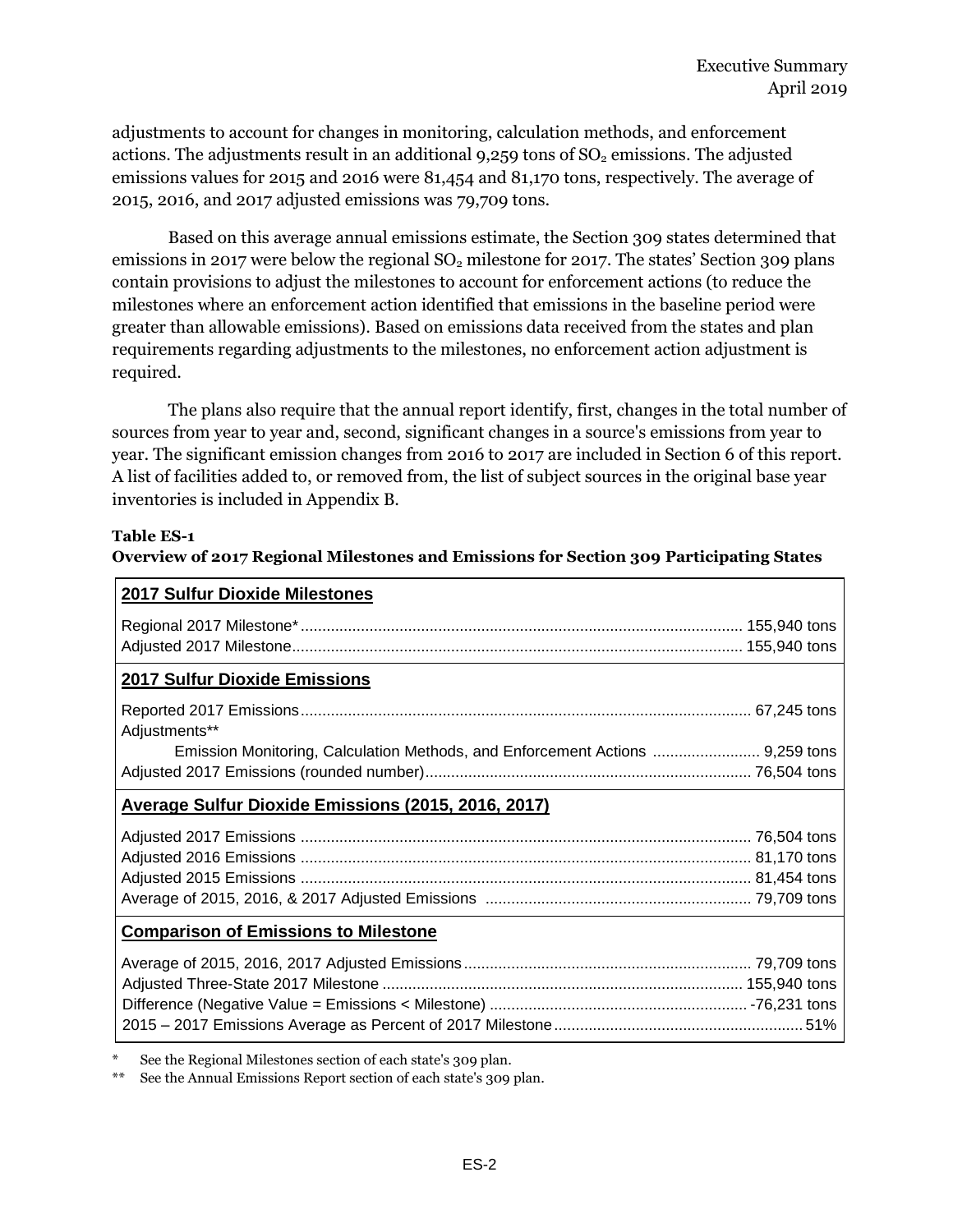# **2017 Regional SO<sup>2</sup> Emissions and Milestone Report**

### *1.0 Introduction*

### *1.1 Background*

Under Section 309 of the Federal Regional Haze Rule (40 CFR Part 51), nine western states, and the tribes within those states, have the option of submitting State Implementation Plans (SIPs) to reduce regional haze emissions that impair visibility at 16 Class I areas on the Colorado Plateau. Five states — Arizona, New Mexico, Oregon, Utah, and Wyoming — and Albuquerque-Bernalillo County exercised this option by submitting SIPs to the EPA by December 1, 2003. In October 2006, when EPA modified Section 309, Oregon elected to cease participation in the SO<sup>2</sup> Milestone and Backstop Trading Program by not resubmitting a Section 309 SIP. In 2010, Arizona elected to cease participation in the program. The tribes were not subject to this deadline and still can opt into the program at any time.

Under the Section 309 SIPs, these three states and one local air agency have been tracking emissions under the pre-trigger requirements of the  $SO<sub>2</sub>$  Milestone and Backstop Trading Program since 2003. The Western Regional Air Partnership (WRAP) is assisting these states with the implementation and management of this regional emission reduction program.

Under the milestone phase of the program, Section 309 states have established annual  $SO<sub>2</sub>$  emissions targets (from 2003 to 2018). These voluntary emissions reduction targets represent reasonable progress in reducing emissions that contribute to regional haze. If the participating sources fail to meet the milestones through this voluntary program, then the states will trigger the backstop trading program and implement a regulatory emissions cap for the states, allocate emissions allowances (or credits) to the affected sources based on the emissions cap, and require the sources to hold sufficient allowances to cover their emissions each year.

This report is the fifteenth annual report for the milestone phase of this program. The report provides background on regional haze and the Section 309 program, the milestones established under the program, and the emissions reported for 2017. Based on the first fourteen years, the voluntary milestone phase of the program is meeting its reasonable progress targets, and emissions are well below the target levels.

#### **What is Regional Haze?**

Regional haze is air pollution that is transported long distances and reduces visibility in national parks and wilderness areas across the country. Over the years, this haze has reduced the visual range from 145 kilometers (90 miles) to  $24 - 50$  kilometers (15 – 31 miles) in the East, and from 225 kilometers (140 miles) to  $56 - 145$  kilometers ( $35 - 90$  miles) in the West. The pollutants that create this haze are sulfates, nitrates, organic carbon, elemental carbon, and soil dust. Human-caused haze sources include industry, motor vehicles, agricultural and forestry burning, and windblown dust from roads and farming practices.

#### **What U.S. EPA Requirements Apply?**

In 1999, the EPA issued regulations to address regional haze in 156 national parks and wilderness areas across the country. EPA published these regulations in the Federal Register on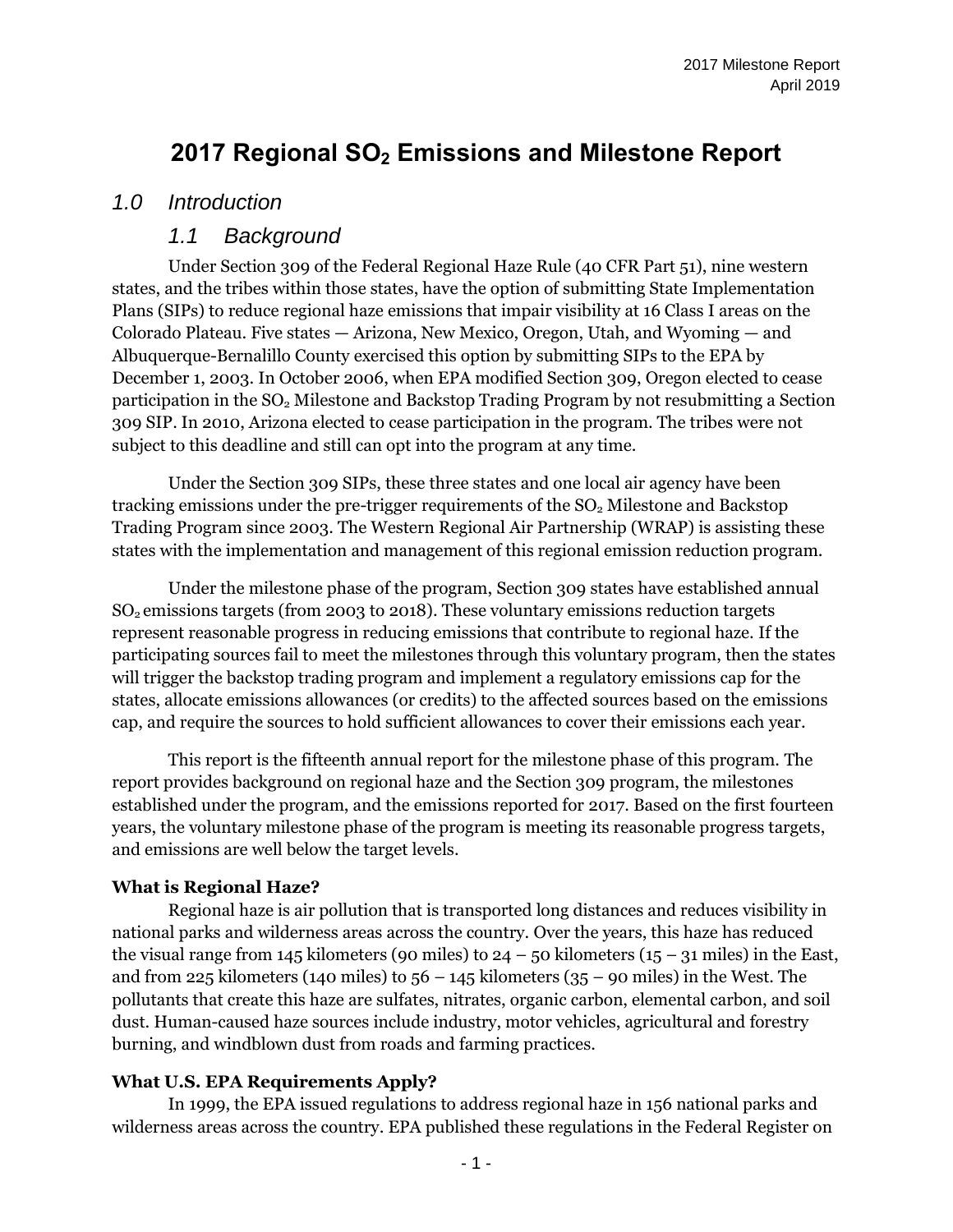July 1, 1999 (64 FR 35714). The goal of the Regional Haze Rule (RHR) is to eliminate humancaused visibility impairment in national parks and wilderness areas across the country. It contains strategies to improve visibility over the next six decades, and requires states to adopt implementation plans.

The EPA's RHR provides two paths to address regional haze. One is 40 CFR 51.308 (Section 308), and requires most states to develop long-term strategies out to the year 2064. States must show that these strategies make "reasonable progress" in improving visibility in Class I areas inside the state and in neighboring jurisdictions. The other is 40 CFR 51.309 (Section 309), and is an option for nine states — Arizona, California, Colorado, Idaho, Nevada, New Mexico, Oregon, Utah, and Wyoming — and the 211 tribes located within these states to adopt regional haze strategies for the period from 2003 to 2018. These strategies are based on recommendations from the Grand Canyon Visibility Transport Commission (GCVTC) for protecting the 16 Class I areas on the Colorado Plateau. Adopting these strategies constitutes reasonable progress until 2018. These nine western states and tribes can also use the same strategies to protect the other Class I areas within their own jurisdictions.

The EPA revised the RHR on July 6, 2005 (70 FR 39104), and again on October 13, 2006 (71 FR 60612) in response to two legal challenges. The October 13, 2006 revisions modified Section 309 to provide a methodology consistent with the Court's decision for evaluating the equivalence of alternatives to Best Available Retrofit Technology (BART), such as the alternative Section 309 strategy based on the GCVTC recommendations.

#### **How Have the WRAP States Responded to EPA Requirements?**

Of the nine states, and tribes within those states, that have the option under Section 309 of participating in a regional strategy to reduce  $SO<sub>2</sub>$  emissions, five states originally submitted Section 309 SIPs to EPA. These states were Arizona, New Mexico, Oregon, Utah, and Wyoming. In addition, Albuquerque-Bernalillo County also submitted a Section 309 SIP. Due to legal challenges, EPA did not approve the initial SIP submittals. EPA did, however, fully approve the regional milestone and backstop trading program in 2012.

Oregon and Arizona have opted out of submitting a revised Section 309 SIP under the modified RHR, which leaves three participating states and Albuquerque-Bernalillo County. To date, no tribes have opted to participate under Section 309, and the other four states of the original nine opted to submit SIPs under Section 308 of the RHR.

The following summarizes  $SO_2$  related elements of the Section 309 process for the participating Section 309 states:

- 1. Section 309(d)(4)(i) requires  $SO_2$  milestones in the SIP and includes provisions for making adjustments to these milestones, if necessary. The milestones must provide for steady and continuing emission reductions through 2018 and greater reasonable progress than BART.
- 2. Section 309(d)(4)(iii) requires monitoring and reporting of stationary source  $SO<sub>2</sub>$ emissions in order to ensure the  $SO<sub>2</sub>$  milestones are met. The SIP must commit to reporting to the WRAP as well as to EPA.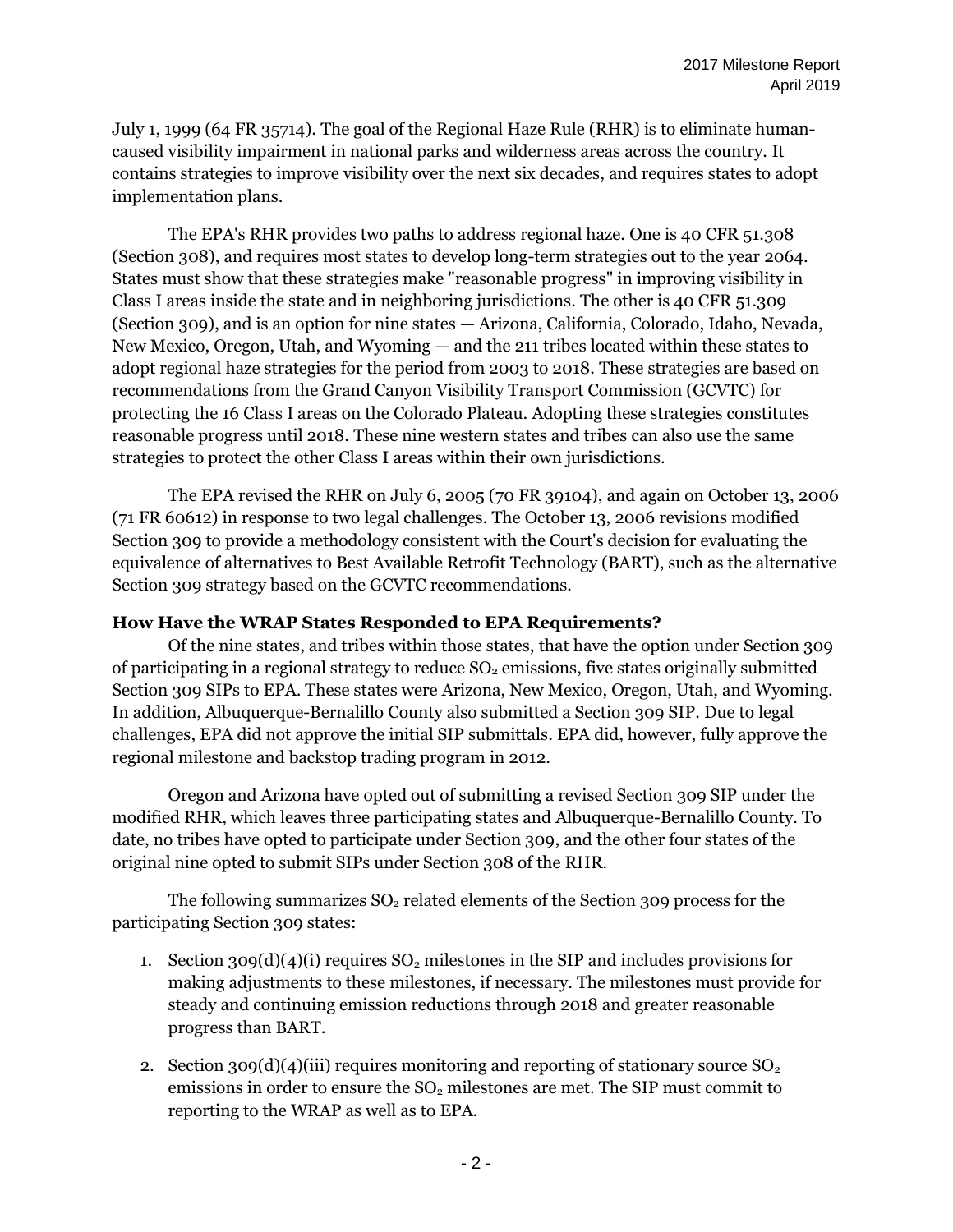3. Section 309(d)(4)(iv) requires that a SIP contain criteria and procedures for activating the trading program within five years if an annual milestone is exceeded. A Section 309 SIP must also provide for assessments of the state's progress in 2013 and 2018.

This report responds to Item 2, above, and provides the annual report that compares the 2016 emissions against the milestones for the states and city that have submitted Section 309 SIPs to EPA.

#### **What Elements Must the Regional SO<sup>2</sup> Emissions and Milestone Report Contain?**

To facilitate compliance with the Section 309 SIPs, the WRAP has committed to compiling a regional report on emissions for each year. In accordance with the SIPs, the WRAP will compile the individual state emission reports into a summary report that includes:

- 1. Reported regional  $SO<sub>2</sub>$  emissions (tons/year).
- 2. Adjustments to account for:
	- Changes in emissions monitoring or calculation methods; or
	- Enforcement actions or settlement agreements as a result of enforcement actions.
- 3. As applicable, average adjusted emissions for the last three years (which are compared to the regional milestone). Per requirements in the Section 309 SIPs, 2015, 2016, and 2017 emissions are averaged.

#### **How Is Compliance with the SO<sup>2</sup> Milestone Determined?**

While the WRAP assists with the preparation of this report, each Section 309 state reviews the information in the report and proposes a draft determination that the regional  $SO<sub>2</sub>$ milestone is either met or exceeded for that year. Each state submits the draft determination for public review and comment, in accordance with its SIP, during the first part of 2019, culminating in a final report sent to EPA by March 31, 2019.

### *1.2 Report Organization*

This report presents the regional  $SO<sub>2</sub>$  emissions and milestone information required by the 309 SIPs for the Section 309 states. The report is divided into the following sections, including two appendices:

- Reported  $SO<sub>2</sub>$  Emissions in 2017;
- Emissions Adjustments Related to Monitoring Methodology or Enforcement Actions;
- Three-Year Average Emissions;
- Enforcement Milestone Adjustments;
- Quality Assurance (Including Source Change Information);
- Milestone Determination:
- Appendix A -- Facility Emissions and Emissions Adjustments; and
- Appendix B -- Changes to  $SO_2$  Emissions and Milestone Source Inventory.

### *2.0 Reported SO<sup>2</sup> Emissions in 2017*

The Section 309 SIPs require all stationary sources with reported emissions of 100 tons or more per year in the year 2000, or any subsequent year, to report annual  $SO<sub>2</sub>$  emissions. Albuquerque-Bernalillo County reported that they have no emissions sources over 100 tons per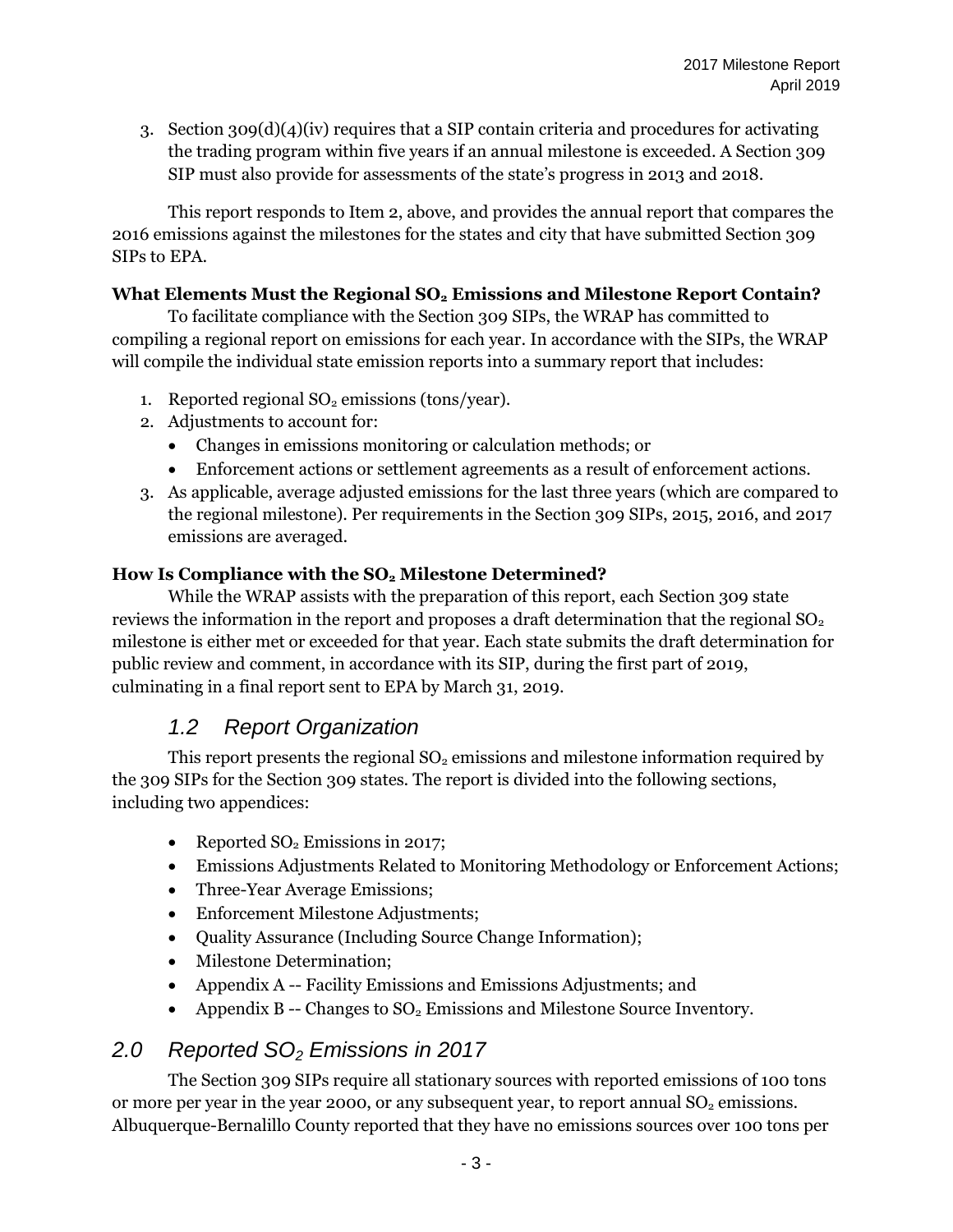year. Table 1 summarizes the annual reported emissions from applicable sources in each state. The 2017 reported  $SO_2$  emissions for each applicable source are in Appendix A, Table A-1.

| <b>State</b> | Reported 2017 SO <sub>2</sub> Emissions (tons/year) |
|--------------|-----------------------------------------------------|
| New Mexico   | 10,419                                              |
| Utah         | 11,337                                              |
| Wyoming      | 45,489                                              |
| <b>TOTAL</b> | 67,245                                              |

**Table 1. Reported 2017 SO2 Emissions by State**

In the 2016 Milestone Report, four sources from New Mexico and Wyoming were reported incorrectly. Below is a table listing these sources and corrected emissions.

| <b>State</b> | <b>Source</b>                                                    | <b>Incorrect Emissions</b><br>reported in 2016 (SO <sub>2</sub> tpy) | <b>Correct Emissions for 2016</b><br>$(SO2$ tpy) |
|--------------|------------------------------------------------------------------|----------------------------------------------------------------------|--------------------------------------------------|
| New Mexico   | Agave Energy Co./Agave<br>Dagger Draw Gas Plant                  |                                                                      | 28                                               |
| New Mexico   | DCP Midstream/Linam Ranch<br>Gas Plant                           | 106                                                                  | 322                                              |
| Wyoming      | Exxon Mobile Corporation -<br><b>Shute Creek Plant</b>           | 16.930                                                               | 1,693                                            |
| Wyoming      | <b>TATA Chemicals (Soda Ash</b><br>Partners)-- Green River Plant | 6,034                                                                | 4,163                                            |

**Table 2. Corrected 2016 emissions**

Although this resulted in over reporting 2016 emissions by 19,565 tons, it did not cause an exceedance of the 2016 or the 2017 milestones. Emissions from these three plants are correct in the tables and calculations in this report.

#### **3.0 Emissions Adjustments Related to Monitoring Methodology or Enforcement Actions**

The annual emissions reports for each state include proposed emissions adjustments to ensure consistent comparison of emissions to the milestone. Each state adjusted the reported emissions levels so that they are comparable to the levels that would result if the state used the same emissions monitoring or calculation method used in the base year inventory (2006). The net impact throughout the region, because of adjustments related to the monitoring methodology, is an increase of 1,254 tons from the reported 2017 emissions.

Utah adjusted the emissions from the Carbon Power Plant due to an enforcement action. As part of Utah's BART alternative for NOx, they required that the Carbon Power Plant shut down. Though there is an actual emissions reduction of  $8,005$  tons of  $SO<sub>2</sub>$  per year, the Utah Air Quality Board approved a Commitment SIP stating that the emissions reductions from the closure will not be counted for both the  $SO<sub>2</sub>$  Milestone program and the BART alternative controls. Therefore, an additional  $8,005$  tons of  $SO<sub>2</sub>$  are included in the calculations for this milestone report. Table 3 summarizes the emissions adjustments made for changes in monitoring methodology or enforcement actions.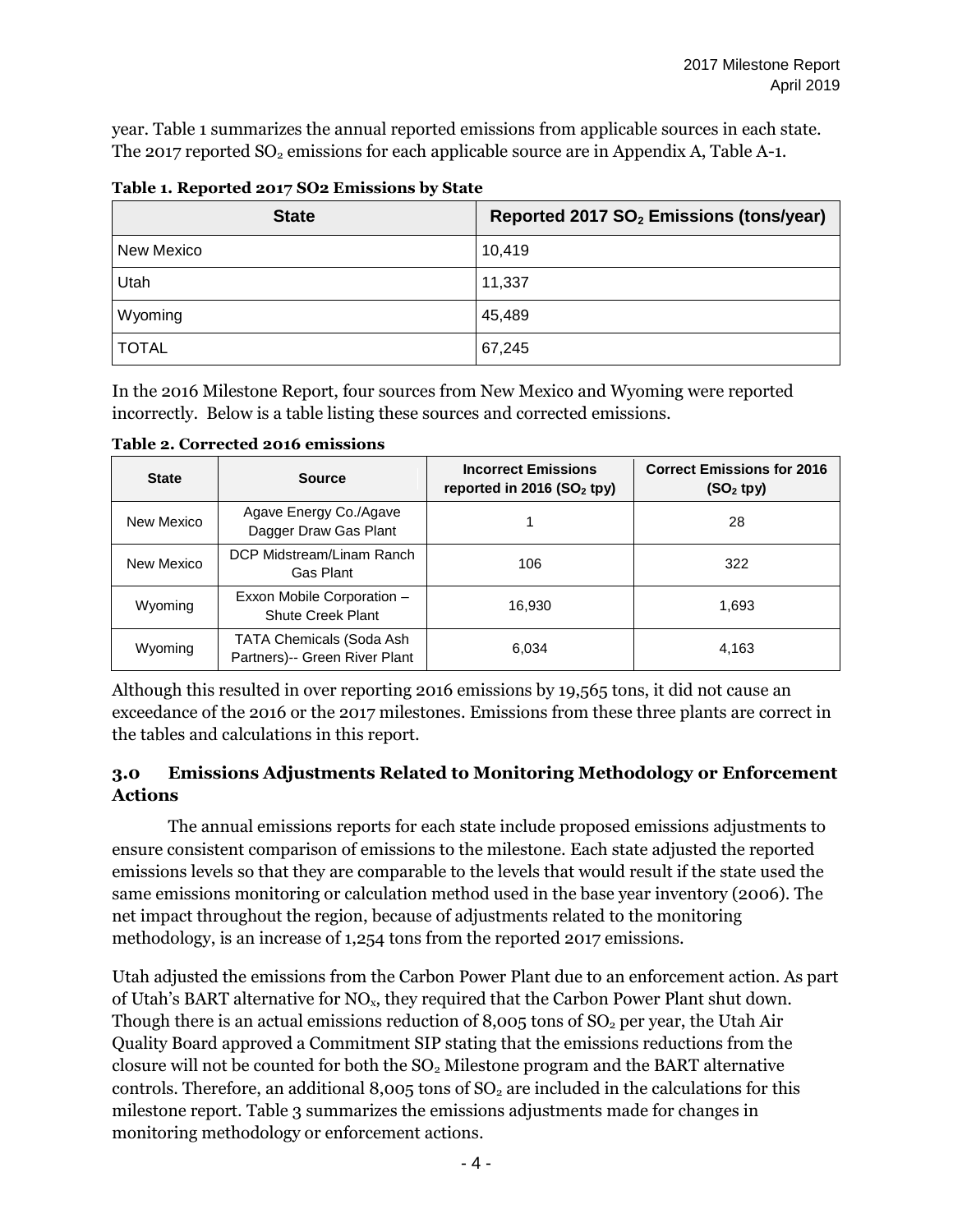| <b>State</b> | <b>Source</b>                                           | <b>Reported</b><br>2017 SO <sub>2</sub><br><b>Emissions</b><br>(tons) | <b>Adjusted</b><br>2017 SO <sub>2</sub><br><b>Emissions</b><br>(tons) | <b>Monitoring</b><br><b>Methodology</b><br><b>Adjustment</b><br>(tons) | <b>Enforcement</b><br><b>Action</b><br><b>Adjustment</b><br>(tons) | <b>Description</b>                                                                                                                                                                                                                                                                              |
|--------------|---------------------------------------------------------|-----------------------------------------------------------------------|-----------------------------------------------------------------------|------------------------------------------------------------------------|--------------------------------------------------------------------|-------------------------------------------------------------------------------------------------------------------------------------------------------------------------------------------------------------------------------------------------------------------------------------------------|
| UT           | <b>Chevron Products</b><br>Co. -- Salt Lake<br>Refinery | 32                                                                    | 878                                                                   | 846                                                                    |                                                                    | Increase in Adjusted SO2<br>Emissions is due to a<br>correction in the calculation of<br>Adjusted SO2 Emissions. The<br>previous formula used to<br>calculate SO2 included flow<br>meters and engineering<br>judgment etc. The current<br>formula for calculating now<br>incorporates CEM data. |
| UT           | <b>Big West Oil</b><br>Company - Flying<br>J Refinery   | 33                                                                    | 198                                                                   | 165                                                                    |                                                                    | Now using CEM data                                                                                                                                                                                                                                                                              |
| UT           | Holcim-Devil's<br>Slide Plant                           | 196                                                                   | 439                                                                   | 243                                                                    |                                                                    | Facility changed emissions<br>calculation methodology from<br>stack tests to CEM.                                                                                                                                                                                                               |
| UT           | PacifiCorp --<br><b>Carbon Power</b><br>Plant           | 0                                                                     | 8.005                                                                 |                                                                        | 8,005                                                              | An Utah Enforceable<br>Commitment SIP resolves that<br>SO <sub>2</sub> emissions reductions from<br>the closure of the Carbon plant<br>will not be counted as part of<br>achieving the SO <sub>2</sub> Milestone<br>and as part of the Alternative to<br><b>BART SIP for NOx.</b>               |

#### **Table 3. Adjustments for Changes in Monitoring Methodology or Enforcement Actions**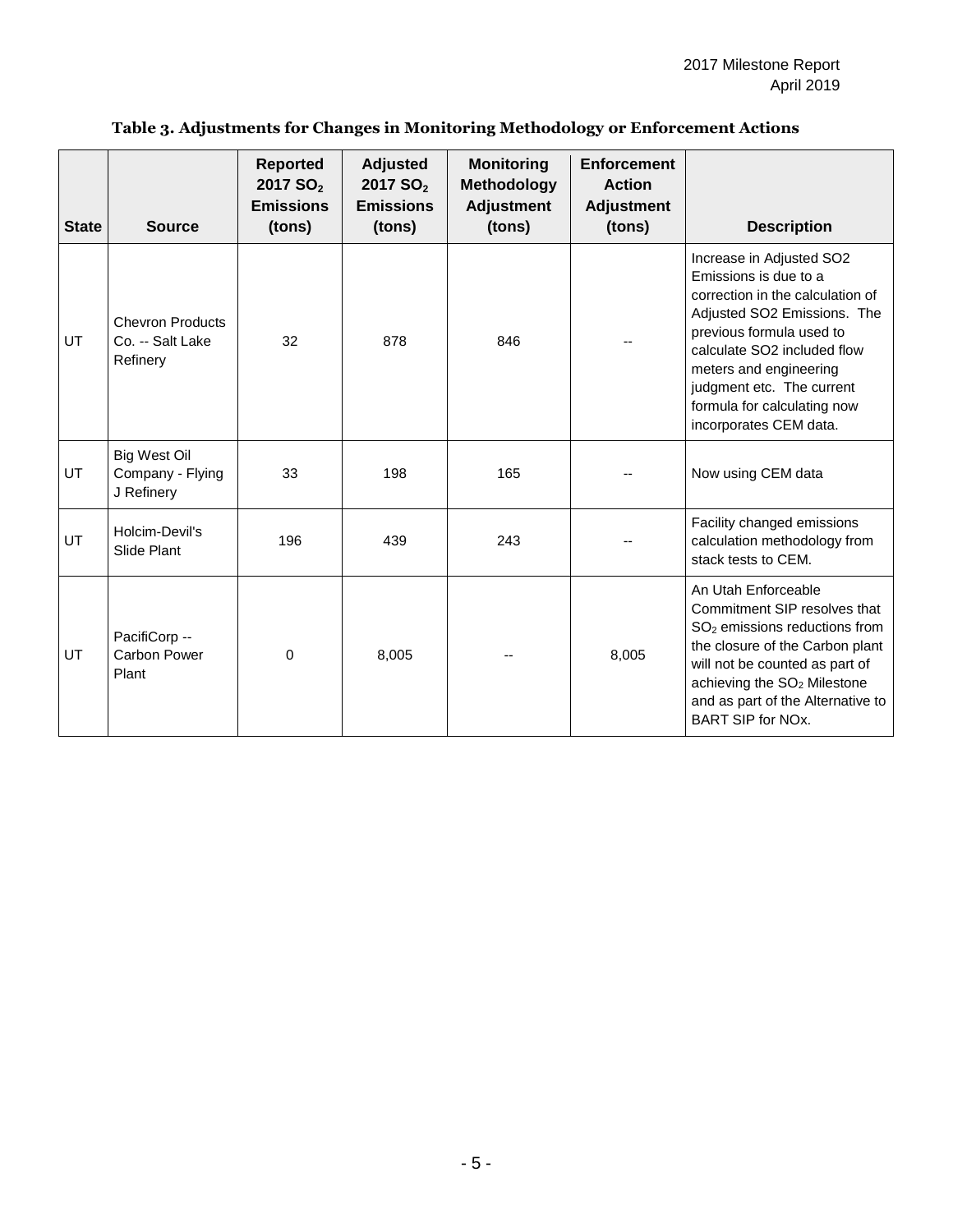## *4.0 Three-Year Average Adjusted Emissions (2015, 2016, and 2017)*

The SIPs require multi-year averaging of emissions from 2004 to 2017 for the milestone comparison. From 2005 to 2017, states compare a three-year average (which includes the reporting year and the two previous years) with the milestone. The average of the three years' emissions from 2015 to 2017 is 79,709 tons. Table 4 shows the adjusted emissions for each year and three-year average emissions. The following report sections describe the adjusted milestone determination.

| Year                                  | Adjusted SO <sub>2</sub> Emissions (tons/year) |
|---------------------------------------|------------------------------------------------|
| 2015                                  | 81,454                                         |
| 2016                                  | 81,170                                         |
| 2017                                  | 76,504                                         |
| Three-Year Average (2015, 2016, 2017) | 79,709                                         |

#### **Table 4. Average Adjusted SO<sup>2</sup> Emissions (2015, 2016, & 2017)**

### *5.0 Enforcement Milestone Adjustments*

The SIPs require that each state report on proposed milestone adjustments due to enforcement actions, which affect baseline year emissions. The purpose of this adjustment is to remove emissions that occurred above the allowable level in the baseline year from the baseline and the annual milestones. The enforcement milestone adjustments require an EPA-approved SIP revision before taking effect. There were no proposed enforcement action related milestone adjustments reported for 2017.

### *6.0 Quality Assurance*

The states provided 2017 emissions data based on their state emissions inventories. States used additional quality assurance (QA) procedures for this report to supplement the normal QA procedures the states follow for their emissions inventories. First, each state submitted a source change report, and second, the states compared their inventory data for utility sources against 40 CFR Part 75 Acid Rain Program monitoring data.

## *6.1 Source Change Report*

The SIPs require that this annual  $SO<sub>2</sub>$  emissions and milestone report include a description of source changes or exceptions report to identify the following:

- Any new sources that were not contained in the previous calendar year's emissions report, and an explanation of why the sources are now included in the program.
- Identification of any sources that were included in the previous year's report and are no longer included in the program, and an explanation of why this change has occurred.
- An explanation for emissions variations at any applicable source that exceeds  $\pm$  20% from the previous year.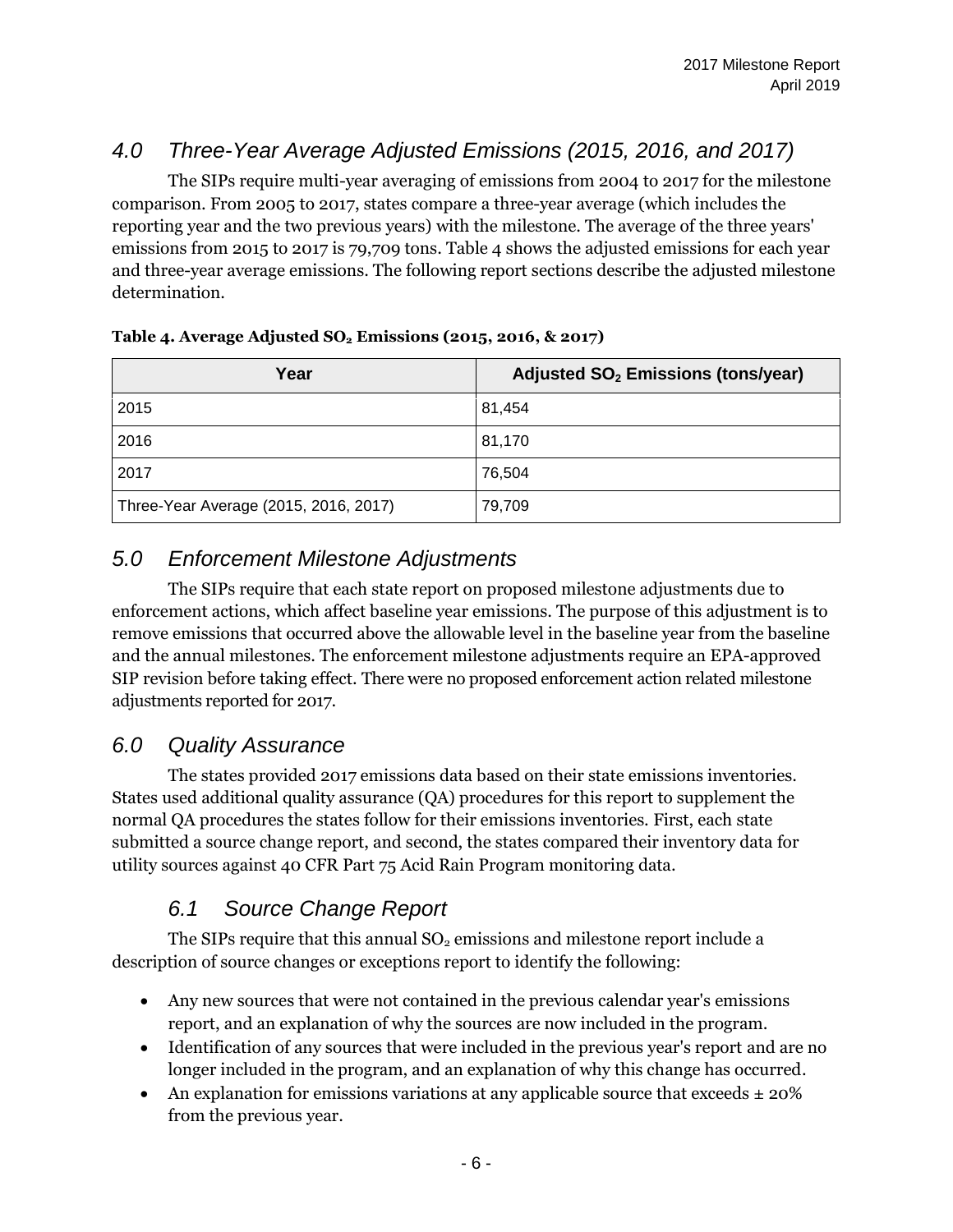Table 5 provides explanations for the emissions variations from applicable sources from 2016 – 2017 that are greater than 20%. Plants with variations greater than 20%, but reported emissions of less than 20 tons in both 2016 and 2017, are not included in Table 5. Information on these plants is provided in Appendix A.

Appendix B provides a list of all sources added or removed from the program inventory in previous reporting years. The states have not added any sources since the 2012 report.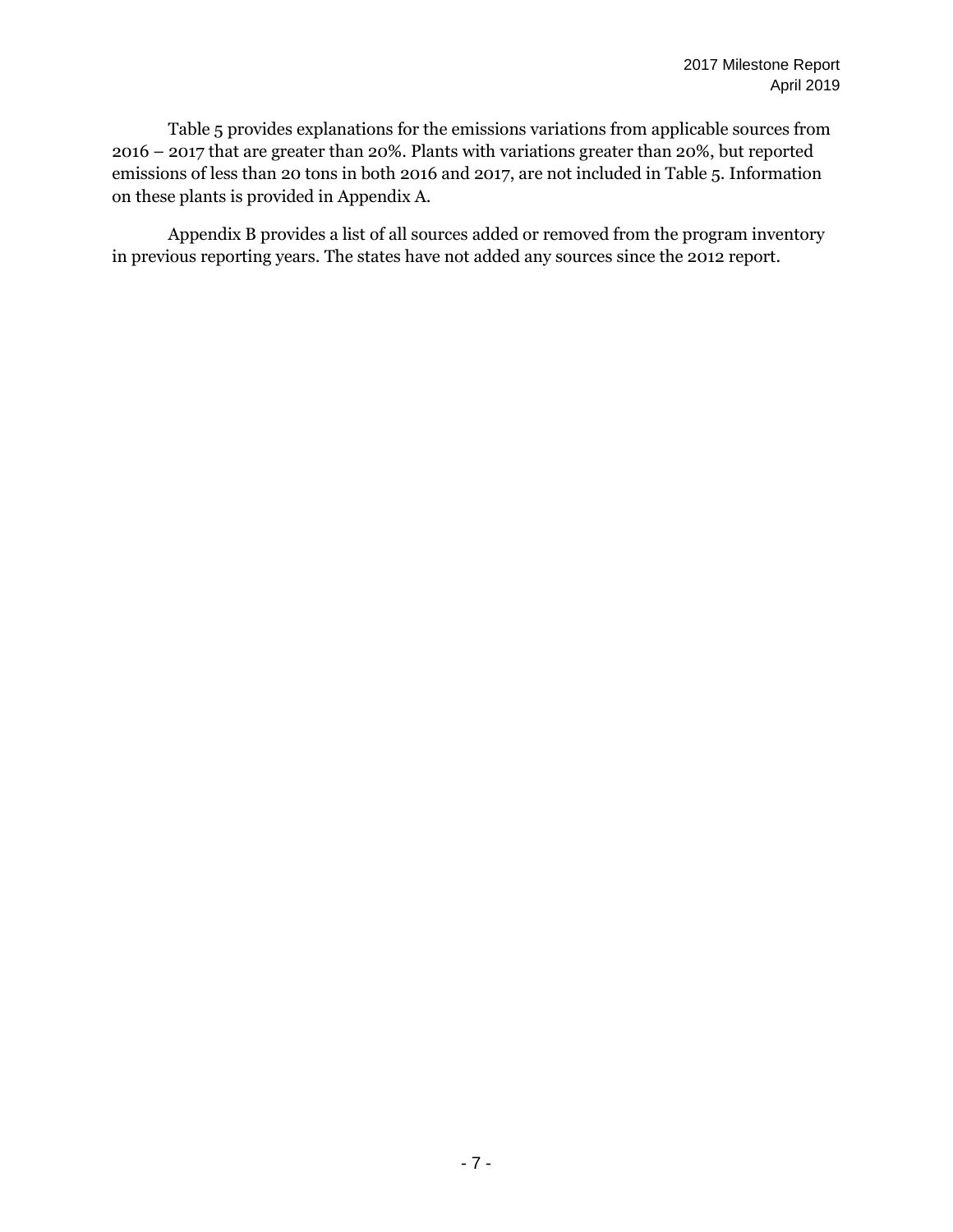| <b>State</b> | <b>County</b><br><b>FIPS</b> | <b>State</b><br><b>Facility</b><br><b>Identifier</b> | <b>Plant Name</b>                                                                                              | <b>Reported</b><br>2016 SO <sub>2</sub><br><b>Emissions</b><br>(tons) | Reported<br>2017 SO <sub>2</sub><br><b>Emissions</b><br>(tons) | <b>Description Change &gt; ±20%</b><br>2016 to 2017                                                                                                                                                                                                                                                                                                                                                                                                                                                                                                                                                                                                                                           |
|--------------|------------------------------|------------------------------------------------------|----------------------------------------------------------------------------------------------------------------|-----------------------------------------------------------------------|----------------------------------------------------------------|-----------------------------------------------------------------------------------------------------------------------------------------------------------------------------------------------------------------------------------------------------------------------------------------------------------------------------------------------------------------------------------------------------------------------------------------------------------------------------------------------------------------------------------------------------------------------------------------------------------------------------------------------------------------------------------------------|
| <b>NM</b>    | 15                           | 350150002                                            | Frontier Field Services / Empire Abo Plant [Old name:<br>Arco Permian/Empire Abo Plant; BP America Production] | 271                                                                   | 94                                                             | Empire Abo Gas Plant was converted into a compressor station<br>early April 2016. The SRU being taken out of service would be the<br>decrease of SO2 emissions.                                                                                                                                                                                                                                                                                                                                                                                                                                                                                                                               |
| <b>NM</b>    | 15                           | 350150011                                            | DCP Midstream/Artesia Gas Plant                                                                                | 25                                                                    | 9                                                              | DCP installed a second acid gas compressor allowing DCP to<br>push acid gas downhole instead of flaring when the one unit went<br>down.                                                                                                                                                                                                                                                                                                                                                                                                                                                                                                                                                       |
| <b>NM</b>    | 25                           | 350250035                                            | DCP Midstream/Linam Ranch Gas Plant [Old name: GPM<br><b>GAS/LINAM RANCH GAS PLANTI</b>                        | 322                                                                   | 393                                                            | DCP installed a second acid gas compressor allowing DCP to<br>push acid gas downhole instead of flaring when the one unit went<br>down.                                                                                                                                                                                                                                                                                                                                                                                                                                                                                                                                                       |
| <b>NM</b>    | 25                           | 350250060                                            | VERSADO GAS PROCESSORS, LP/Eunice Gas Plant<br>[Old name: WARREN PETROLEUM/EUNICE GAS<br><b>PLANTI</b>         | 23                                                                    | 75                                                             | This emission event resulted from a sudden and unexpected third-<br>party purchase power interruption causing the Eunice North<br>compressor station and Eunice Gas Plant to shut down and flare<br>gas. Residue and field gas are flared at the compressor station<br>during a compressor station and gas plant outage. The power<br>interruptions continued over an extended period. Once power was<br>reestablished and upon restarting the plant, the pressure drop<br>across a subcooler exceeded the normal operating range. This<br>required a plant shutdown to perform maintenance to remove the<br>blockage in the subcooler causing flaring to occur at the<br>compressor station. |
| <b>NM</b>    | 25                           | 350250004                                            | Frontier Field Services/Maljamar Gas Plant                                                                     | 213                                                                   | 113                                                            | The drop in SO2 emissions in 2017 from Maljamar Gas Plant was<br>from the reduction of flaring from the acid gas flare- unit 17. This<br>was accomplished by adding a redundancy system to the acid gas<br>injection station and operations reducing flaring volume that was<br>sent to the flare.                                                                                                                                                                                                                                                                                                                                                                                            |

#### **Table 5. Sources with an Emissions Change of > ±20% from the Previous Year**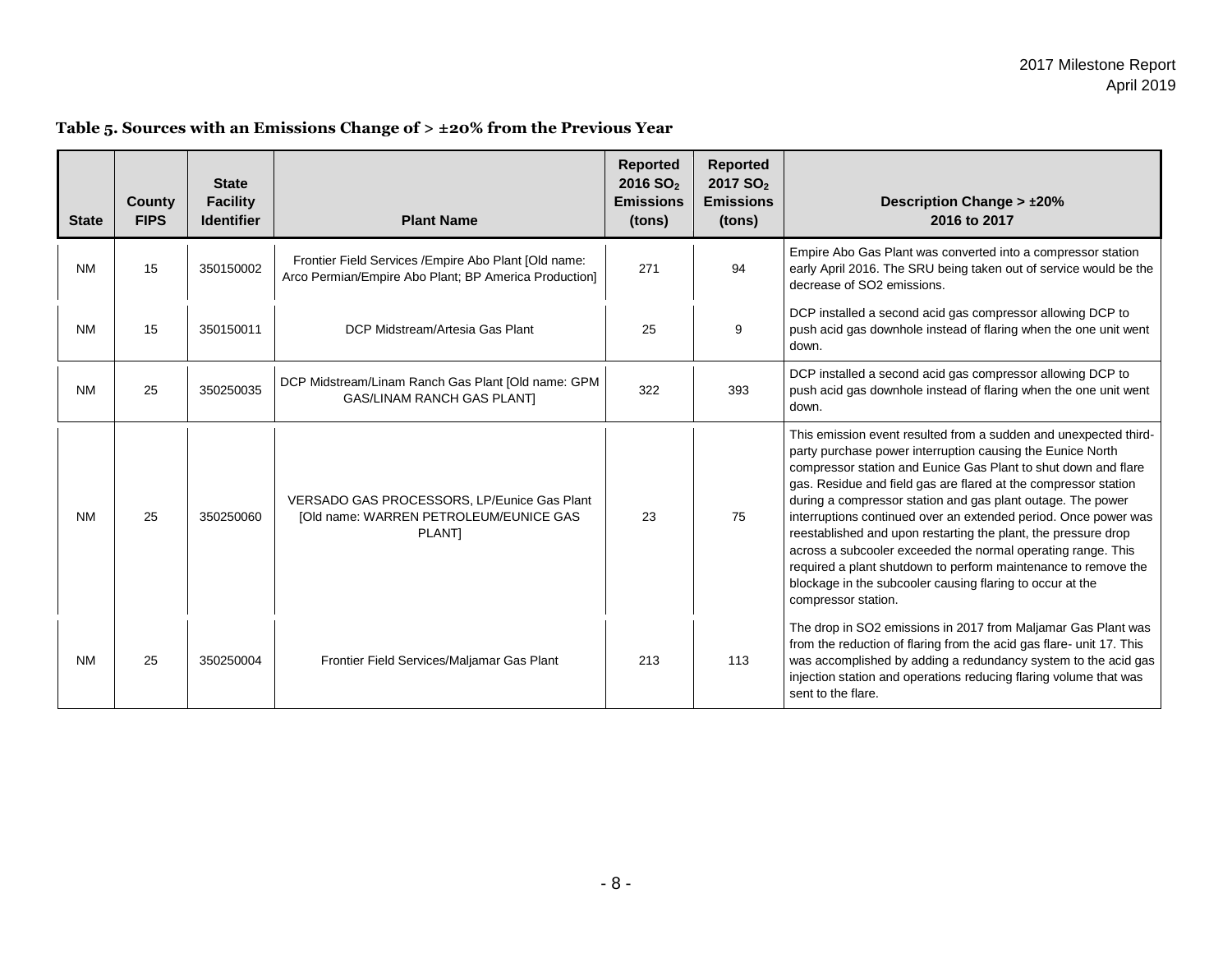| <b>State</b> | <b>County</b><br><b>FIPS</b> | <b>State</b><br><b>Facility</b><br><b>Identifier</b> | <b>Plant Name</b>                                                                                                                            | <b>Reported</b><br>2016 SO <sub>2</sub><br><b>Emissions</b><br>(tons) | Reported<br>2017 SO <sub>2</sub><br><b>Emissions</b><br>(tons) | <b>Description Change &gt; ±20%</b><br>2016 to 2017                                                                                                                                                                                                                                                                                                                                                                                                                                                                                                                                                                                                                   |
|--------------|------------------------------|------------------------------------------------------|----------------------------------------------------------------------------------------------------------------------------------------------|-----------------------------------------------------------------------|----------------------------------------------------------------|-----------------------------------------------------------------------------------------------------------------------------------------------------------------------------------------------------------------------------------------------------------------------------------------------------------------------------------------------------------------------------------------------------------------------------------------------------------------------------------------------------------------------------------------------------------------------------------------------------------------------------------------------------------------------|
| <b>NM</b>    | 31                           | 350310008                                            | Western Refining Southwest Inc-Gallup Refinery {Old<br>names: Western Refinery/Ciniza Refinery (Gallup) and<br><b>GIANT REFINING/CINIZA]</b> | 33                                                                    | 51                                                             | An increase in the sulfur content of the FCC feed. In 2016, sulfur<br>content of the FCCU feed averaged approximately 0.153% by<br>weight. In 2017, the sulfur content increased to 0.174% by weight.<br>The FCCU is capable of accommodating feed with varied<br>composition (including sulfur) depending on the available crude<br>supplies and product demand. An increase in the total FCCU<br>feed. In 2016, the FCCU feed totaled 2.7 million barrels. In 2017,<br>the FCCU feed totaled 3.0 million barrels. This change is due to<br>increased onstream time (there was a unit turn around in 2016)<br>and related, elevated production rate, year-over-year. |
| <b>NM</b>    | 25                           | 350250007                                            | Davis Gas Processing/Denton Plant                                                                                                            | 952                                                                   | 688                                                            | The primary reason for this decrease in SO2 emissions in 2017 is<br>from the decrease of acid gas generation at the Denton Gas<br>Plant. This is the result of a lower gas processing rate in 2017<br>versus 2016 along with a decrease in the quantity of H2S in the<br>inlet gas for 2017. For 2017, the site generated about 41,316<br>MCFY (113.19 MCFD) of acid gas versus 55,575 MCFY (152.26<br>MCFD) in 2016. This was a decrease of about 26% on acid gas<br>and thus the resulting decrease of SO2 emissions.                                                                                                                                               |
| <b>NM</b>    | 15                           | 350150008                                            | OXY USA WTP Limited Partnership - Indian Basin Gas<br>Plant [Old Name -Marathon Oil/Indian Basin Gas Plant]                                  | 51.29                                                                 | 16                                                             | There was an authorized acid gas compressor overhaul in 2016<br>claimed under ES-50-SSM, which lasted for 86.7 hours (almost 4<br>days). The longer duration of maintenance activity resulted in a<br>higher total gas volume flared, hence the reason for the higher<br>SO2 emissions recorded for 2016. There were no major<br>maintenance on the acid gas compressor in 2017, therefore the<br>total duration of the minor maintenance activities (and total gas<br>volume flared in 2017 were less.                                                                                                                                                               |
| <b>NM</b>    | 15                           | 350150010                                            | Navajo Refining Co/Artesia Refinery                                                                                                          | 38                                                                    | 52                                                             | The principal reason for the increase is due to an increase in SSM<br>flare activity from 2016 to 2017.                                                                                                                                                                                                                                                                                                                                                                                                                                                                                                                                                               |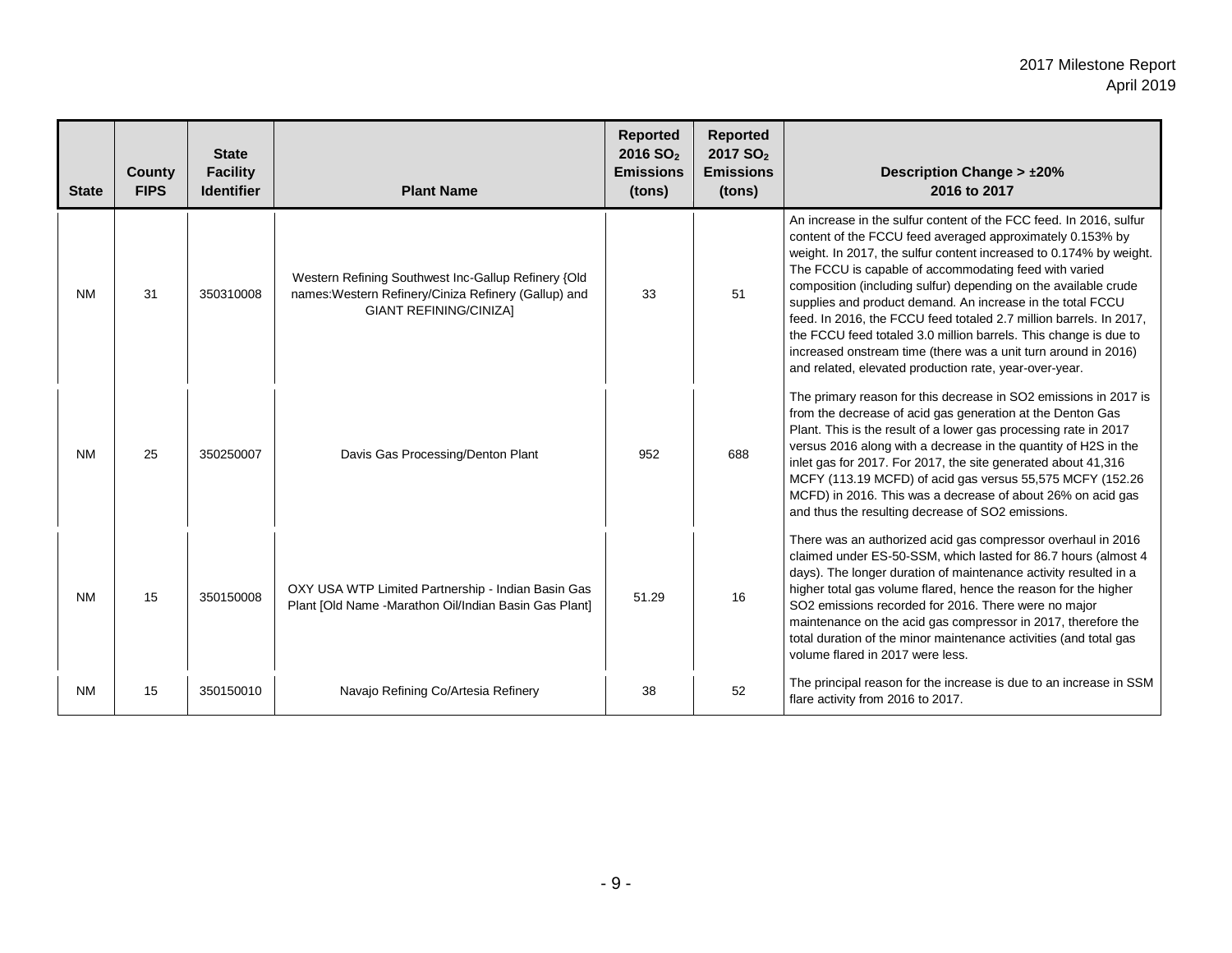| <b>State</b> | County<br><b>FIPS</b> | <b>State</b><br><b>Facility</b><br><b>Identifier</b> | <b>Plant Name</b>                                                                                                             | <b>Reported</b><br>2016 SO <sub>2</sub><br><b>Emissions</b><br>(tons) | <b>Reported</b><br>2017 SO <sub>2</sub><br><b>Emissions</b><br>(tons) | <b>Description Change &gt; ±20%</b><br>2016 to 2017                                                                                                                                                                                                                                                                                                                                                                                                                                                                                                                                        |
|--------------|-----------------------|------------------------------------------------------|-------------------------------------------------------------------------------------------------------------------------------|-----------------------------------------------------------------------|-----------------------------------------------------------------------|--------------------------------------------------------------------------------------------------------------------------------------------------------------------------------------------------------------------------------------------------------------------------------------------------------------------------------------------------------------------------------------------------------------------------------------------------------------------------------------------------------------------------------------------------------------------------------------------|
| <b>NM</b>    | 45                    | 350450902                                            | Public Service Co of New Mexico/San Juan Generating<br>Station                                                                | 2,923                                                                 | 4,535                                                                 | The reason for the increase in SO2 emissions was due to unit<br>operation inefficiencies. During February through December 2016,<br>Unit 3 experienced 60 days of "Process Off/Down Time" due to<br>maintenance issues and/or other unexpected malfunctions.<br>However, in 2017, Unit 3 operated at a greater efficiency with only<br>38 days of downtime, which resulted in the 1400 tpy increase in<br>SO2 emissions (with all four units in operation).                                                                                                                                |
| <b>NM</b>    | 25                    | 350250008                                            | Regency Field Services/Jal #3 [Old Name Southern<br>Union Gas] /Jal #3                                                        | 1,968                                                                 | 207                                                                   | A large portion of the difference in the SO2 emissions between<br>2016 and 2017 is attributed to the number, duration, and<br>magnitude of the sites emissions events. It should also be noted<br>that we processed more gas in 2016 than in 2017 resulting in a<br>higher acid gas volume going to the SRU and ultimately higher<br>SO2 emissions at the thermal oxidizer                                                                                                                                                                                                                 |
| <b>NM</b>    | 25                    | 350250061                                            | Versado Gas Processors, LLC / Monument Plant [Old<br>name(s) TARGA MIDSTREAM SERVICES LP, WARREN<br>PETROLEUM/MONUMENT PLANT] | 1,953                                                                 | 1,007                                                                 | The reason for the increase in SO2 emissions at Monument in<br>2016 was that the AGI well at Monument failed and we had to<br>permit and drill a new one. We began flaring acid gas I believe it<br>was on 8/8/2016. We flared acid gas for the remainder of 2016<br>and into 2017 so the increase in SO2 was significant for 2016.<br>Targa completed the new well and flaring ceased toward the end<br>of March 2017. There were five months of flaring in 2016, which<br>increased SO2 emissions as compared to only three months of<br>flaring in 2017, which decreased SO2 emissions. |
| NM           | 25                    | 350250063                                            | Versado Gas Processors, LLC/Saunders Plant [Old<br>name(s): TARGA MIDSTREAM SERVICES, LP,<br>WARREN PETROLEUM/SAUNDERS PLANTI | 417                                                                   | 568                                                                   | The reason for the observed increase in emissions was that the<br>throughput was higher in 2017 compared to 2016. Also, the plant<br>was shut down for approximately one week in 2016 which led to<br>an observed decrease in the acid gas volume.                                                                                                                                                                                                                                                                                                                                         |
| <b>NM</b>    | 45                    | 350450247                                            | CCI San Juan, LLC / San Juan River Gas Plant                                                                                  | 143                                                                   | 272                                                                   | The changes were related more to feed gas composition than to<br>feed gas quantity. The plant began to process a new type of feed<br>gas with higher CO2 concentrations compared to typical historical<br>feed gas compositions. The higher CO2 concentrations in the feed<br>gas contributed to the increased rate of acid gas flaring in 2017.                                                                                                                                                                                                                                           |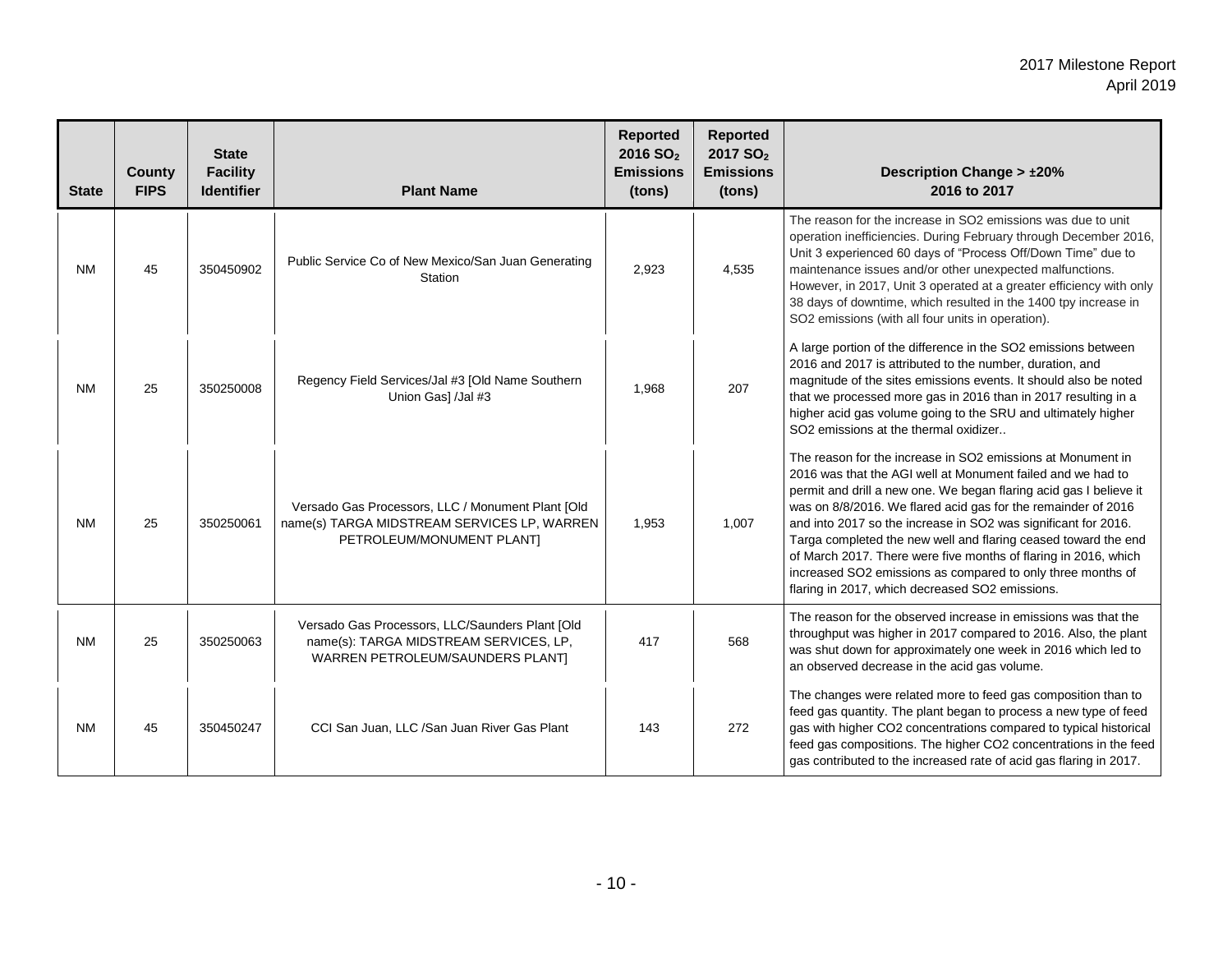| <b>State</b> | County<br><b>FIPS</b> | <b>State</b><br><b>Facility</b><br><b>Identifier</b> | <b>Plant Name</b>                                                                                                                                                           | Reported<br>2016 SO <sub>2</sub><br><b>Emissions</b><br>(tons) | <b>Reported</b><br>2017 SO <sub>2</sub><br><b>Emissions</b><br>(tons) | <b>Description Change &gt; ±20%</b><br>2016 to 2017                                                                                                                                                                                                                                                                                                                                                                                                                                                                                                                                                         |
|--------------|-----------------------|------------------------------------------------------|-----------------------------------------------------------------------------------------------------------------------------------------------------------------------------|----------------------------------------------------------------|-----------------------------------------------------------------------|-------------------------------------------------------------------------------------------------------------------------------------------------------------------------------------------------------------------------------------------------------------------------------------------------------------------------------------------------------------------------------------------------------------------------------------------------------------------------------------------------------------------------------------------------------------------------------------------------------------|
| <b>NM</b>    | 25                    | 350250113                                            | ConocoPhillips-Midland Office / East Vacuum Liquid<br>Recovery and CO2 Plant                                                                                                | 92                                                             | 38                                                                    | The reason for the decrease in SO2 from 2017 to 2016 was that<br>2016 was an isolated year, higher than typical years. There were<br>some process and equipment issues during 2016. The demister<br>pad on the inlet separator had to be cleaned. There was plugging<br>of inlet screens on the reinjection compressors with a sand/salt<br>material. In 2017, we did not have any of the operational issues<br>with the demister or compressor inlet screens. Also, in April of<br>2017, Train 2 reinjection compressors were started up and<br>remained online allowing for spare compression to be used. |
| UT           | 49                    | 10790                                                | Brigham Young University -- Main Campus                                                                                                                                     | 137                                                            |                                                                       | Coal boiler is no longer in operation and being removed from<br>facility.                                                                                                                                                                                                                                                                                                                                                                                                                                                                                                                                   |
| <b>UT</b>    | 11                    | 10123                                                | Holly Refining and Marketing Co. -- Phillips Refinery                                                                                                                       | 91                                                             | 44                                                                    | Decrease in SO2 emissions due to installation of additional Wet<br>Scrubber.                                                                                                                                                                                                                                                                                                                                                                                                                                                                                                                                |
| UT           | 35                    | 10572                                                | Kennecott Utah Copper Corp. -- Power Plant/Lab/Tailings<br>Impoundment                                                                                                      | 2,152                                                          | 1,036                                                                 | Decrease in SO2 emissions was due to removal of Boilers #1, #2.<br>and $#3$ .                                                                                                                                                                                                                                                                                                                                                                                                                                                                                                                               |
| UT           | 35                    | 10346                                                | Kennecott Utah Copper Corp. -- Smelter & Refinery                                                                                                                           | 735                                                            | 588                                                                   | Decrease in SO2 emissions was due to a decrease in the CEM<br>value at Main Stack along with lower fugitive emissions.                                                                                                                                                                                                                                                                                                                                                                                                                                                                                      |
| UT           | 37                    | 10034                                                | CCI Paradox Midstream LLC (was Patara Midstream<br>LLC, and was EnCana Oil & Gas (USA) Incorporated and<br>Tom Brown Incorporated) - Lisbon Natural Gas<br>Processing Plant | 78                                                             |                                                                       | Facility was not in operation in 2017.                                                                                                                                                                                                                                                                                                                                                                                                                                                                                                                                                                      |
| <b>WY</b>    | 5                     | 146                                                  | Black Hills Corporation - Wygen 1                                                                                                                                           | 343                                                            | 455                                                                   | Increase in Operating time                                                                                                                                                                                                                                                                                                                                                                                                                                                                                                                                                                                  |
| <b>WY</b>    | 5                     | 281                                                  | Black Hills Corporation - Wygen III                                                                                                                                         | 232                                                            | 281                                                                   | Increase in Operating Time                                                                                                                                                                                                                                                                                                                                                                                                                                                                                                                                                                                  |
| <b>WY</b>    | 13                    | 0009                                                 | Burlington Resources -- Bighorn Wells                                                                                                                                       | $\overline{2}$                                                 | 0                                                                     | Flaring and maintenance                                                                                                                                                                                                                                                                                                                                                                                                                                                                                                                                                                                     |
| <b>WY</b>    | 13                    | 28                                                   | Burlington Resources -- Lost Cabin Gas Plant                                                                                                                                | 1,901                                                          | 1,209                                                                 | Lower Emissions Caused by downtime and adjustments in startup<br>and shutdown procedures                                                                                                                                                                                                                                                                                                                                                                                                                                                                                                                    |
| <b>WY</b>    | 41                    | 9                                                    | Chevron USA -- Carter Creek Gas Plant                                                                                                                                       | 130                                                            | 55                                                                    | The CY2017 SO2 Emissions reflect a 57.85% decrease due to<br>fewer plant upsets, better reaction time, and improved plant<br>efficiency occurring in CY2017, compared to CY2016.                                                                                                                                                                                                                                                                                                                                                                                                                            |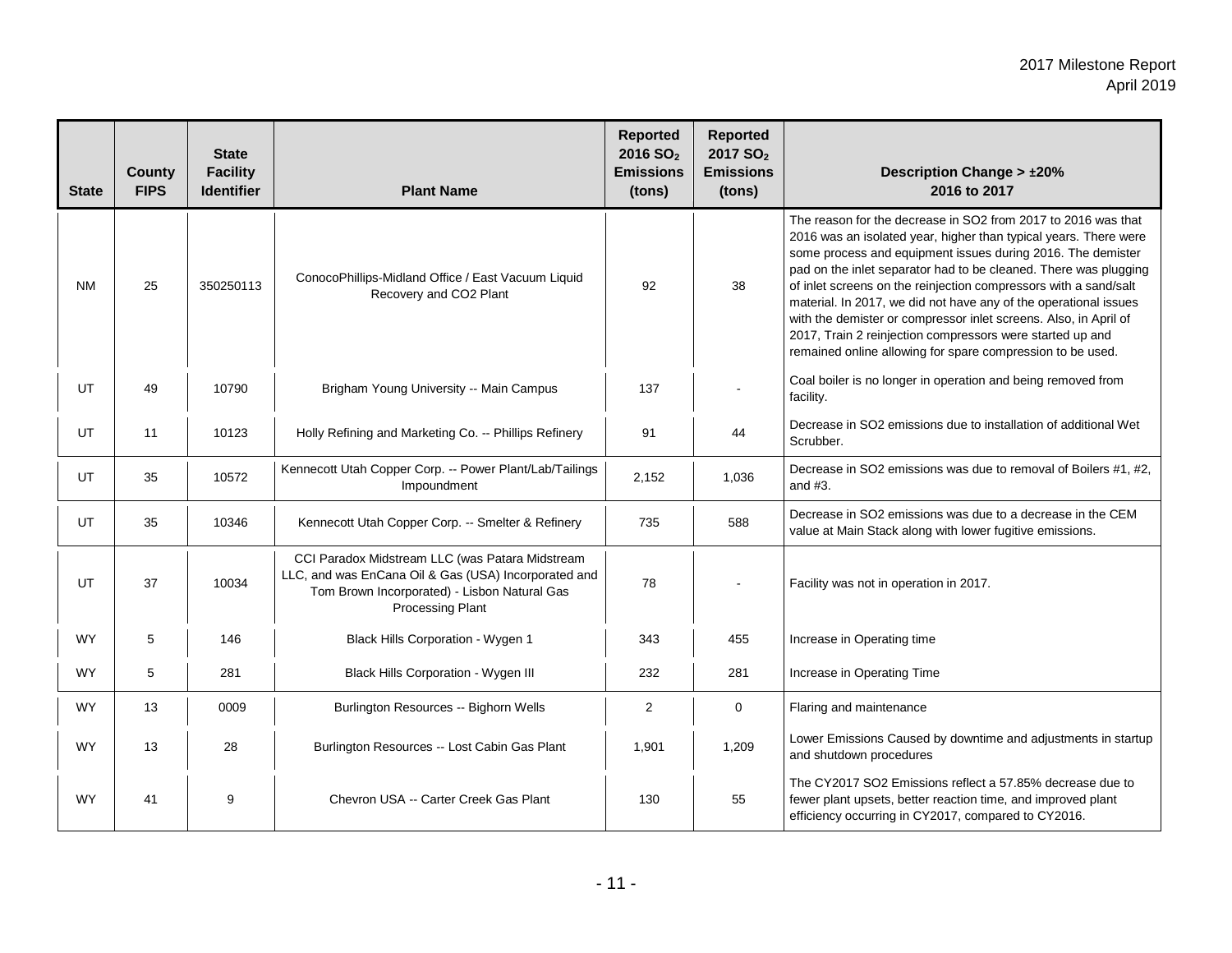| <b>State</b> | <b>County</b><br><b>FIPS</b> | <b>State</b><br><b>Facility</b><br><b>Identifier</b> | <b>Plant Name</b>                                                                       | <b>Reported</b><br>2016 SO <sub>2</sub><br><b>Emissions</b><br>(tons) | <b>Reported</b><br>2017 SO <sub>2</sub><br><b>Emissions</b><br>(tons) | <b>Description Change &gt; ±20%</b><br>2016 to 2017                                                                                             |
|--------------|------------------------------|------------------------------------------------------|-----------------------------------------------------------------------------------------|-----------------------------------------------------------------------|-----------------------------------------------------------------------|-------------------------------------------------------------------------------------------------------------------------------------------------|
| <b>WY</b>    | 41                           | 0008                                                 | Chevron USA -- Whitney Canyon/Carter Creek Well field                                   | 4                                                                     |                                                                       | The 2015 SO2 emissions reflect a 78% increase from 2014 due to<br>more emergency maintenance events and preventative<br>maintenance activities. |
| <b>WY</b>    | 37                           | 48                                                   | Tronox Alkali Wyoming Corporation -- Green River<br>Sodium Products (Westvaco facility) | 2,587                                                                 | 1,456                                                                 | Change Due to fewer operating hours and lower sulfur coal                                                                                       |
| <b>WY</b>    | 13                           | 0007                                                 | Devon Energy Production Co., L.P. -- Beaver Creek Gas<br>Field                          | 0                                                                     |                                                                       | Sour Gas Production Ceased                                                                                                                      |
| <b>WY</b>    | 13                           | 8                                                    | Devon Gas Services, L.P. -- Beaver Creek Gas Plant                                      | 0                                                                     |                                                                       | Sour Gas Production ceased                                                                                                                      |
| <b>WY</b>    | 23                           | $\mathbf{1}$                                         | Exxon Mobil Corporation -- Labarge Black Canyon Facility                                | 107                                                                   | 25                                                                    | Increased Turnaround from 2016                                                                                                                  |
| <b>WY</b>    | 21                           | -1                                                   | Holly Frontier Oil & Refining Company -- Cheyenne<br>Refinery                           | 373                                                                   | 250                                                                   | New Control Equipment Added                                                                                                                     |
| <b>WY</b>    | 29                           | $\overline{7}$                                       | Marathon Oil Co -- Oregon Basin Gas Plant                                               | 290                                                                   | 227                                                                   | No turnaround completed in 2017                                                                                                                 |
| <b>WY</b>    | 29                           | 0010                                                 | Marathon Oil Co -- Oregon Basin Well field                                              | 77                                                                    | 49                                                                    | No turnaround completed in 2017                                                                                                                 |
| <b>WY</b>    | 29                           |                                                      | Merit Energy Company - Shoshone Unit Battery                                            | 13                                                                    | 18                                                                    | Increase in Flaring                                                                                                                             |
| <b>WY</b>    | 29                           |                                                      | Merit Energy Company - Frannie Unit Battery No 1                                        | 1                                                                     | 4                                                                     | Increase in Flaring                                                                                                                             |
| <b>WY</b>    | 29                           |                                                      | Merit Energy Company - Frannie 2 Battery                                                | $\mathbf{1}$                                                          | $\mathbf 0$                                                           | Less flaring Compared to last year                                                                                                              |
| <b>WY</b>    | 41                           | 0002                                                 | Merit Energy Company -- Whitney Canyon Well Field                                       | 0                                                                     | 0                                                                     | Reduced Flaring Compared to Last Year                                                                                                           |
| <b>WY</b>    | 5                            | 46                                                   | Pacificorp -- Wyodak Plant                                                              | 1,967                                                                 | 2,450                                                                 | Increase is due to a unit outage in 2016 that wasn't present in<br>2017                                                                         |
| <b>WY</b>    | 37                           | 22                                                   | Simplot Phosphates LLC -- Rock Springs Plant                                            | 1,506                                                                 | 1,136                                                                 | Decrease in Operating Hours                                                                                                                     |
| <b>WY</b>    | 37                           | 5                                                    | Solvay Chemicals -- Soda Ash Plant (Green River<br>Facility)                            | 64                                                                    | 33                                                                    | Increased Use of natural gas sources                                                                                                            |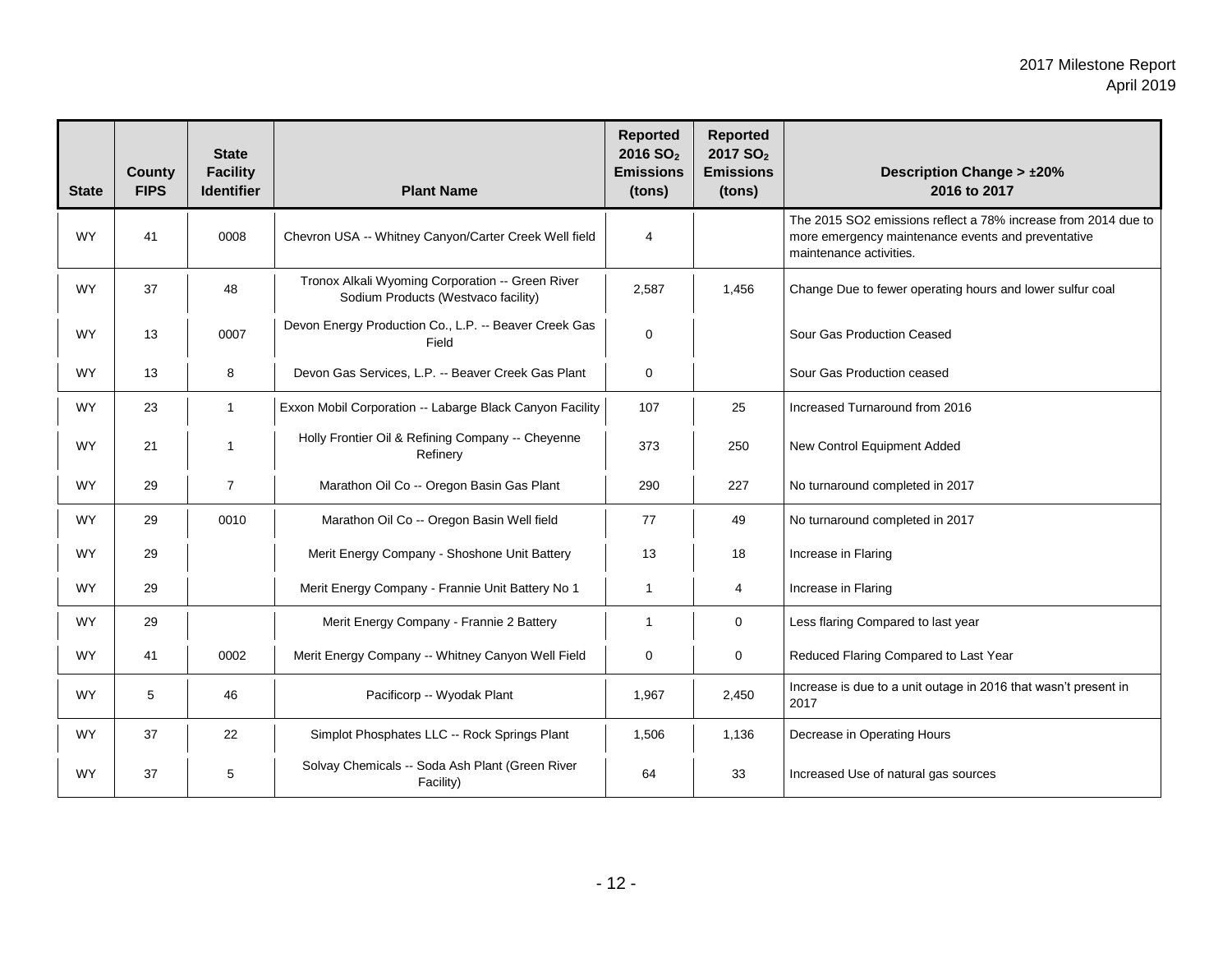| <b>State</b> | County<br><b>FIPS</b> | <b>State</b><br><b>Facility</b><br><b>Identifier</b> | <b>Plant Name</b>                                              | Reported<br>2016 SQ <sub>2</sub><br><b>Emissions</b><br>(tons) | Reported<br>2017 SO <sub>2</sub><br><b>Emissions</b><br>(tons) | Description Change $> \pm 20\%$<br>2016 to 2017                                                                  |
|--------------|-----------------------|------------------------------------------------------|----------------------------------------------------------------|----------------------------------------------------------------|----------------------------------------------------------------|------------------------------------------------------------------------------------------------------------------|
| <b>WY</b>    | 37                    | 49                                                   | Tronox Alkali Wyoming Corporation -- Granger Soda Ash<br>Plant | 322                                                            | 189                                                            | Lower Sulfur coal used                                                                                           |
| <b>WY</b>    |                       |                                                      | University of Wyoming - Heat Plant                             | 29                                                             | 53                                                             | Greater coal consumption                                                                                         |
| <b>WY</b>    | 56043                 | 397                                                  | Washakie Midstream Services - Worland Gas Plant<br>(WMS)       | 31                                                             | 71                                                             | Increase due to compressor maintenance and an acid booster<br>pump going down leading to an increase in flaring. |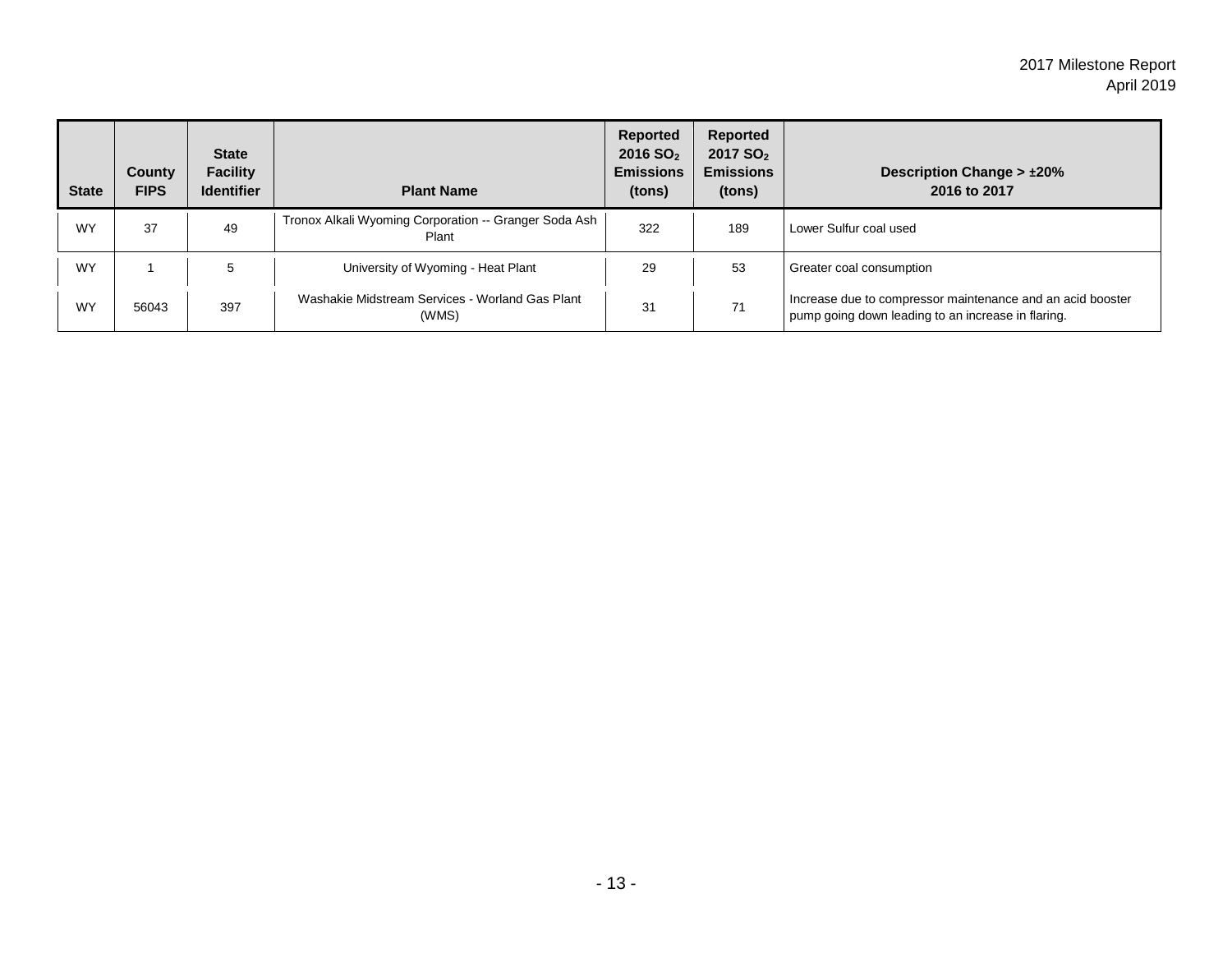## *6.2 Part 75 Data*

Federal Acid Rain Program emissions monitoring data (required by 40 CFR Part 75) were used to check reported power plant emissions.

Sources in the region subject to Part 75 emitted 69% of the region's reported emissions in 2017. We compared Acid Rain Program power plant emission data from EPA's Data and Maps website to plant totals reported by each state. The SIPs require the use of Part 75 methods for Part 75 sources. The reported emissions matched EPA's emission data<sup>a</sup>.

### *7.0 Milestone Determination*

The Section 309 regional 2017 milestone is  $155,940$  tons  $SO<sub>2</sub>$ , which represents the average regional emissions milestone for the years 2015, 2016, and 2017. The average of 2015, 2016, and 2017 adjusted emissions is 79,709 tons  $SO<sub>2</sub>$ ; therefore, the participating states have met the  $155,940$  tons  $SO<sub>2</sub>$  milestone.

### *8.0 Public Comments*

 $\overline{a}$ 

New Mexico, Utah, and Wyoming each published a draft of this report for public review and comment. The draft was also available on the WRAP website.

<sup>&</sup>lt;sup>a</sup> The reported emissions for the San Juan Generating Station in NM contain an extra 10 tons of SO<sub>2</sub> emissions due to emission points that are not included in the acid rain data.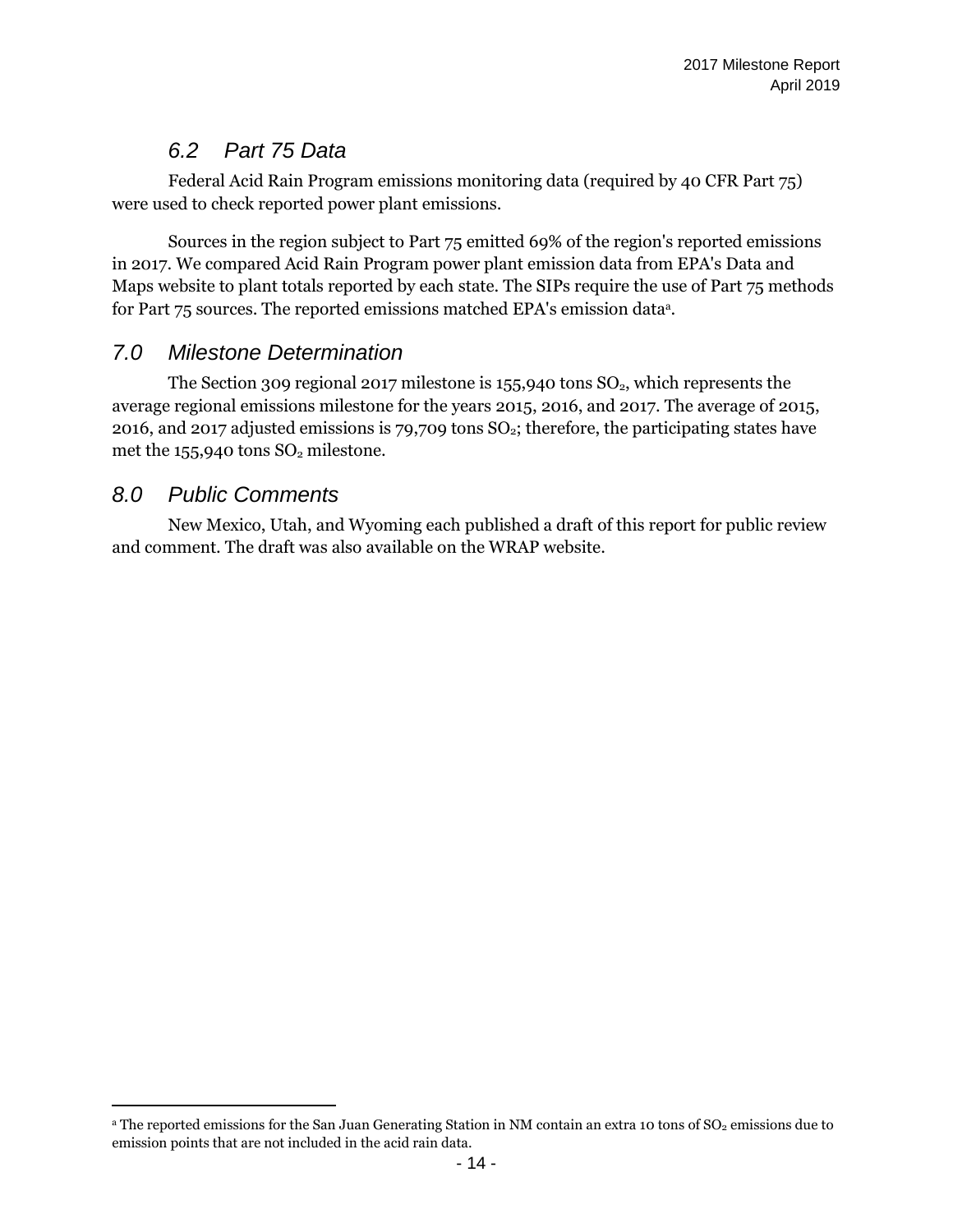# *Appendix A*

#### **Table A-1 2017 Reported and Adjusted Emissions for Sources Subject to Section 309 -- Regional Haze Rule**

| <b>State</b>   | <b>County</b><br><b>FIPS</b> | <b>State</b><br><b>Facility</b><br><b>Identifier</b> | <b>ORIS</b> | <b>Plant Name</b>                                                                                                                        | <b>Plant</b><br><b>SIC</b> | <b>Plant</b><br><b>NAICS</b> | <b>Reported</b><br>2017 SO <sub>2</sub><br><b>Emissions</b><br>(tons) | <b>Adjusted</b><br>2017 SO <sub>2</sub><br><b>Emissions</b><br>(tons) | 2017 General New<br><b>Monitoring</b><br><b>Calculation</b><br><b>Method</b><br><b>Adjustment (tons)</b> |
|----------------|------------------------------|------------------------------------------------------|-------------|------------------------------------------------------------------------------------------------------------------------------------------|----------------------------|------------------------------|-----------------------------------------------------------------------|-----------------------------------------------------------------------|----------------------------------------------------------------------------------------------------------|
| N <sub>M</sub> | 15                           | 350150024                                            |             | Agave Energy Co./Agave Dagger Draw Gas<br>Plant                                                                                          | 1311                       | 211111                       | 32                                                                    | 32                                                                    |                                                                                                          |
| <b>NM</b>      | 15                           | 350150002                                            |             | Frontier Field Services / Empire Abo Plant<br>[Old name: Arco Permian/Empire Abo Plant;<br><b>BP America Production]</b>                 | 1321                       | 211112                       | 94                                                                    | 94                                                                    |                                                                                                          |
| <b>NM</b>      | 15                           | 350150011                                            |             | DCP Midstream/Artesia Gas Plant                                                                                                          | 1321                       | 211112                       | 9                                                                     | 9                                                                     |                                                                                                          |
| <b>NM</b>      | 25                           | 350250044                                            |             | DCP Midstream/Eunice Gas Plant [Old name:<br><b>GPM GAS EUNICE GAS PLANTI</b>                                                            | 1321                       | 211112                       | 1,385                                                                 | 1,385                                                                 |                                                                                                          |
| N <sub>M</sub> | $\overline{25}$              | 350250035                                            |             | DCP Midstream/Linam Ranch Gas Plant [Old<br>name: GPM GAS/LINAM RANCH GAS<br><b>PLANTI</b>                                               | 1321                       | 211112                       | 393                                                                   | 393                                                                   |                                                                                                          |
| <b>NM</b>      | 15                           | 350150138                                            |             | Duke -- Magnum/Pan Energy -- Burton Flats                                                                                                | 1321                       | 211112                       |                                                                       |                                                                       |                                                                                                          |
| <b>NM</b>      | 15                           | 350150285                                            |             | Duke Energy/Dagger Draw Gas Plant                                                                                                        | 1321                       | 211112                       |                                                                       |                                                                       |                                                                                                          |
| <b>NM</b>      | 25                           | 350250060                                            |             | VERSADO GAS PROCESSORS, LP/Eunice<br>Gas Plant [Old name: WARREN<br>PETROLEUM/EUNICE GAS PLANT]                                          | 1321                       | 211112                       | $\overline{75}$                                                       | 75                                                                    |                                                                                                          |
| N <sub>M</sub> | 25                           | 350250004                                            |             | Frontier Field Services/Maljamar Gas Plant                                                                                               | 1321                       | 211112                       | $\overline{113}$                                                      | 113                                                                   |                                                                                                          |
| N <sub>M</sub> | 31                           | 350310008                                            |             | Western Refining Southwest Inc-Gallup<br>Refinery {Old names: Western Refinery/Ciniza<br>Refinery (Gallup) and GIANT<br>REFINING/CINIZA] | 2911                       | 32411                        | 51                                                                    | $\overline{51}$                                                       |                                                                                                          |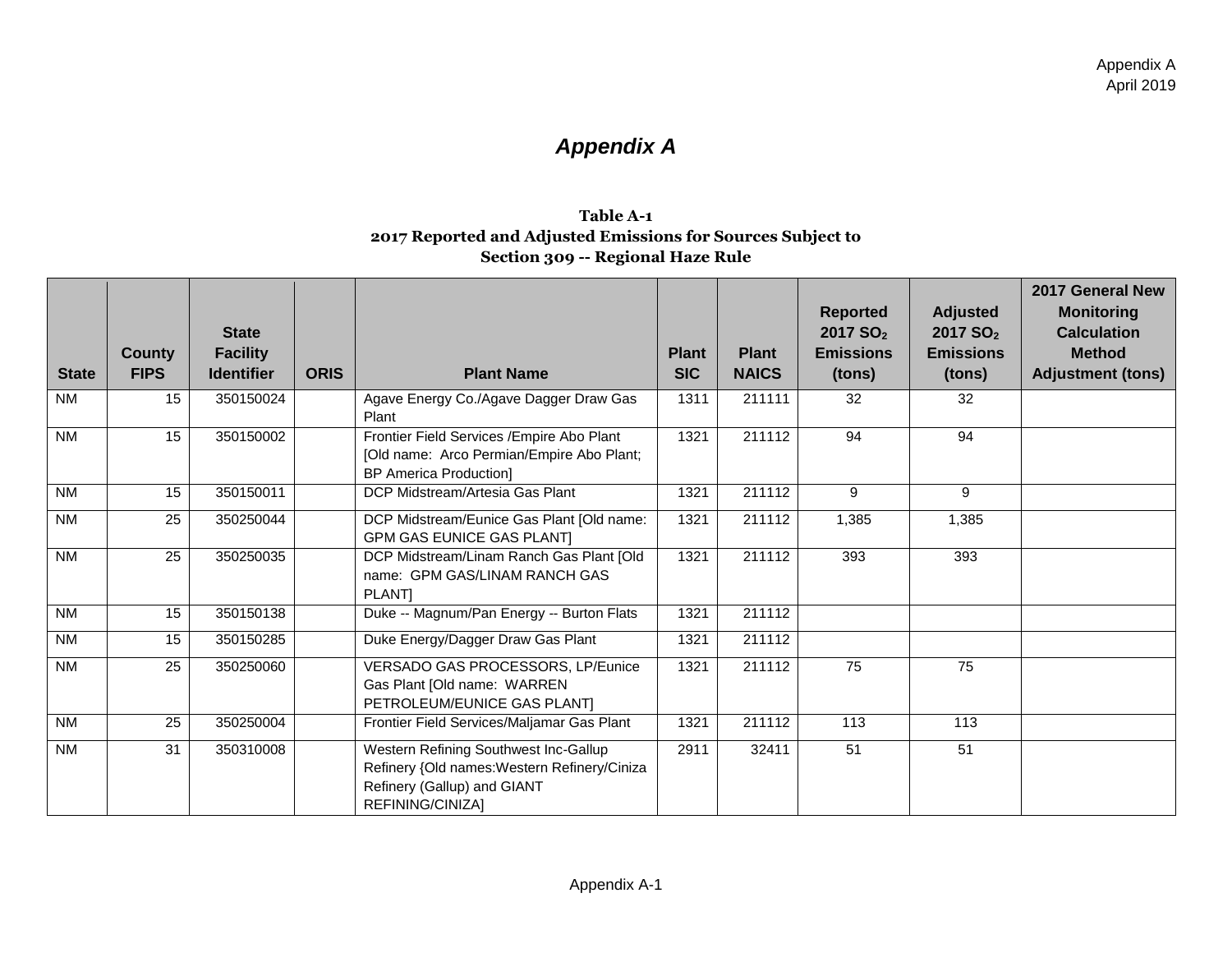| <b>State</b>   | <b>County</b><br><b>FIPS</b> | <b>State</b><br><b>Facility</b><br><b>Identifier</b> | <b>ORIS</b> | <b>Plant Name</b>                                                                                                                | <b>Plant</b><br><b>SIC</b> | <b>Plant</b><br><b>NAICS</b> | <b>Reported</b><br>2017 SO <sub>2</sub><br><b>Emissions</b><br>(tons) | <b>Adjusted</b><br>2017 SO <sub>2</sub><br><b>Emissions</b><br>(tons) | 2017 General New<br><b>Monitoring</b><br><b>Calculation</b><br><b>Method</b><br><b>Adjustment (tons)</b> |
|----------------|------------------------------|------------------------------------------------------|-------------|----------------------------------------------------------------------------------------------------------------------------------|----------------------------|------------------------------|-----------------------------------------------------------------------|-----------------------------------------------------------------------|----------------------------------------------------------------------------------------------------------|
| N <sub>M</sub> | 25                           | 350250007                                            |             | Davis Gas Processing/Denton Plant                                                                                                | 1311                       | 211111                       | 688                                                                   | 688                                                                   |                                                                                                          |
| <b>NM</b>      | 15                           | 350150008                                            |             | OXY USA WTP Limited Partnership - Indian<br>Basin Gas Plant [Old Name -Marathon<br>Oil/Indian Basin Gas Plant]                   | 1321                       | 211112                       | 16                                                                    | 16                                                                    |                                                                                                          |
| N <sub>M</sub> | 15                           | 350150010                                            |             | Navajo Refining Co/Artesia Refinery                                                                                              | 2911                       | 32411                        | 52                                                                    | 52                                                                    |                                                                                                          |
| N <sub>M</sub> | 45                           | 350450902                                            | 2451        | Public Service Co of New Mexico/San Juan<br><b>Generating Station</b>                                                            | 4911                       | 221112                       | 4,535                                                                 | 4,535                                                                 |                                                                                                          |
| N <sub>M</sub> | $\overline{7}$               | 350070001                                            |             | Raton Pub. Service/Raton Power Plant                                                                                             | 4911                       | 221112                       |                                                                       |                                                                       |                                                                                                          |
| N <sub>M</sub> | 25                           | 350250008                                            |             | Regency Field Services/Jal #3 [Old Name<br>Southern Union Gas] /Jal #3                                                           | 1321                       | 211112                       | $\overline{207}$                                                      | 207                                                                   |                                                                                                          |
| <b>NM</b>      | 25                           | 350250051                                            |             | Versado Gas Processors, LP/Eunice South<br><b>Gas Plant</b>                                                                      | 1321                       | 211112                       |                                                                       |                                                                       |                                                                                                          |
| N <sub>M</sub> | $\overline{25}$              | 350250061                                            |             | Versado Gas Processors, LLC / Monument<br>Plant [Old name(s):TARGA MIDSTREAM<br>SERVICES LP, WARREN<br>PETROLEUM/MONUMENT PLANT] | 1321                       | 211112                       | 1,007                                                                 | 1,007                                                                 |                                                                                                          |
| <b>NM</b>      | 25                           | 350250063                                            |             | Versado Gas Processors, LLC/Saunders<br>Plant [Old name(s): TARGA MIDSTREAM<br>SERVICES, LP, WARREN<br>PETROLEUM/SAUNDERS PLANT] | 1321                       | 211112                       | 568                                                                   | 568                                                                   |                                                                                                          |
| N <sub>M</sub> | 31                           | 350310032                                            | 87          | Tri-State Gen & Transmission/Escalante<br>Station                                                                                | 4911                       | 221112                       | 729                                                                   | 729                                                                   |                                                                                                          |
| <b>NM</b>      | 45                           | 350450247                                            |             | CCI San Juan, LLC / San Juan River Gas<br>Plant                                                                                  | 1321                       | 211112                       | $\overline{272}$                                                      | $\overline{272}$                                                      |                                                                                                          |
| <b>NM</b>      | 45                           | 350450023                                            |             | Western Refining Southwest Inc./Bloomfield<br>Products Terminal [Old name: GIANT<br>INDUSTRIES/BLOOMFIELD REF]                   | 2911                       | 32411                        | $\mathbf{0}$                                                          | $\Omega$                                                              |                                                                                                          |
| N <sub>M</sub> | 25                           | 350250075                                            |             | ConocoPhillips-Midland Office / MCA Tank<br>Battery No. 2                                                                        | 1311                       | 211111                       | 156                                                                   | 156                                                                   |                                                                                                          |
| N <sub>M</sub> | $\overline{25}$              | 350250113                                            |             | ConocoPhillips-Midland Office / East Vacuum<br>Liquid Recovery and CO2 Plant                                                     | 1311                       | 211111                       | 38                                                                    | $\overline{38}$                                                       |                                                                                                          |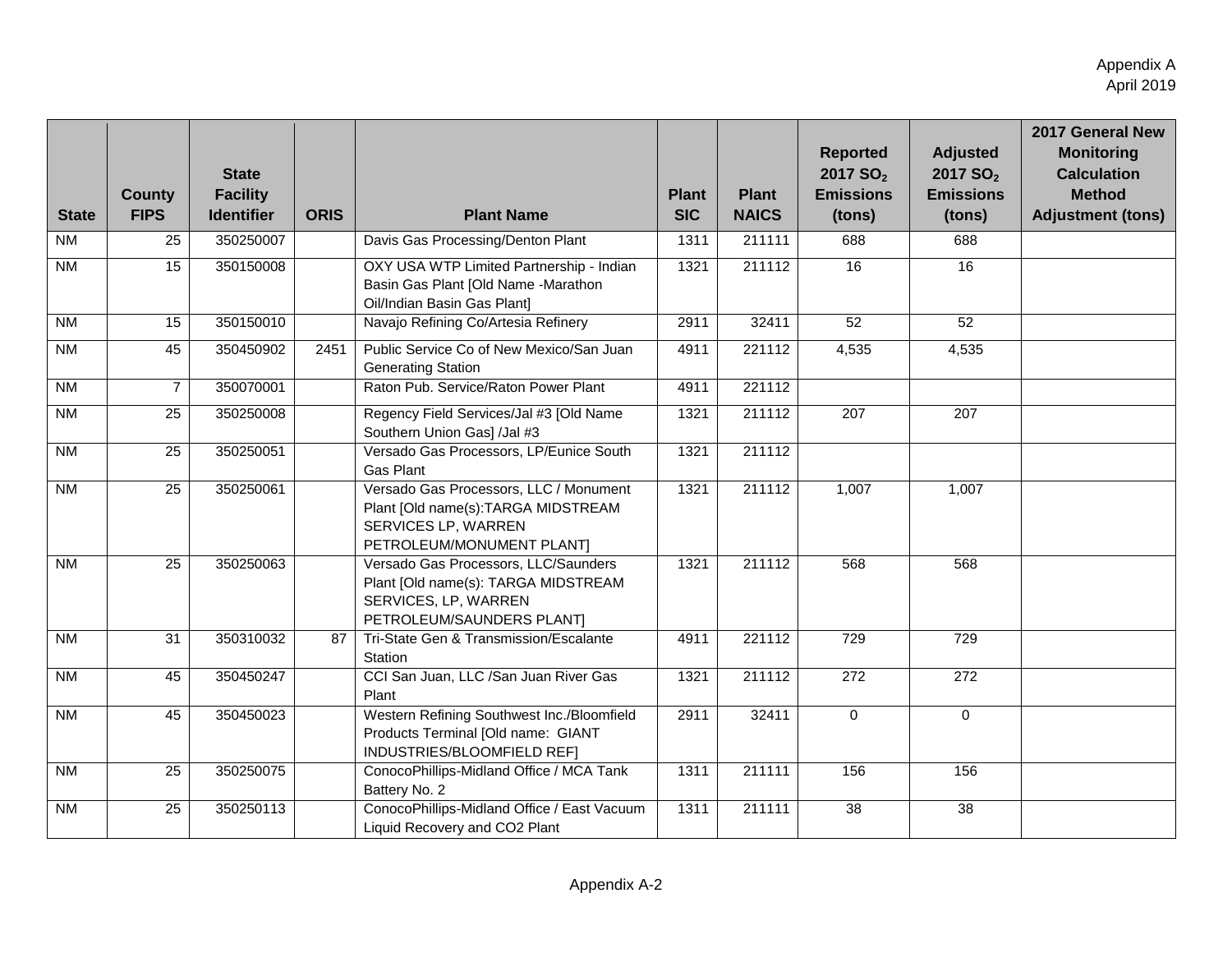| <b>State</b>    | <b>County</b><br><b>FIPS</b> | <b>State</b><br><b>Facility</b><br><b>Identifier</b> | <b>ORIS</b> | <b>Plant Name</b>                                                                                                                                                                     | <b>Plant</b><br><b>SIC</b> | <b>Plant</b><br><b>NAICS</b> | <b>Reported</b><br>2017 SO <sub>2</sub><br><b>Emissions</b><br>(tons) | <b>Adjusted</b><br>2017 SO <sub>2</sub><br><b>Emissions</b><br>(tons) | 2017 General New<br><b>Monitoring</b><br><b>Calculation</b><br><b>Method</b><br><b>Adjustment (tons)</b> |
|-----------------|------------------------------|------------------------------------------------------|-------------|---------------------------------------------------------------------------------------------------------------------------------------------------------------------------------------|----------------------------|------------------------------|-----------------------------------------------------------------------|-----------------------------------------------------------------------|----------------------------------------------------------------------------------------------------------|
| $\overline{UT}$ | 49                           | 10790                                                |             | Brigham Young University -- Main Campus                                                                                                                                               | 8221                       | 611310                       |                                                                       |                                                                       |                                                                                                          |
| $\overline{UT}$ | $\overline{11}$              | 10119                                                |             | Chevron Products Co. -- Salt Lake Refinery                                                                                                                                            | 2911                       | 324110                       | $\overline{32}$                                                       | 878                                                                   | 846                                                                                                      |
| UT              | 11                           | 10122                                                |             | Big West Oil Company - Flying J Refinery                                                                                                                                              | 2911                       | 324110                       | 33                                                                    | 198                                                                   | 165                                                                                                      |
| $\overline{UT}$ | $\overline{27}$              | 10313                                                |             | Graymont Western US Inc. -- Cricket<br><b>Mountain Plant</b>                                                                                                                          | 1422                       | 212312                       | $\overline{18}$                                                       | $\overline{18}$                                                       |                                                                                                          |
| UT              | 29                           | 10007                                                |             | Holcim-Devil's Slide Plant                                                                                                                                                            | 3241                       | 327310                       | 196                                                                   | 439                                                                   | 243                                                                                                      |
| <b>UT</b>       | $\overline{11}$              | 10123                                                |             | Holly Refining and Marketing Co. -- Phillips<br>Refinery                                                                                                                              | 2911                       | 324110                       | 44                                                                    | 44                                                                    |                                                                                                          |
| $\overline{UT}$ | $\overline{27}$              | 10327                                                | 6481        | Intermountain Power Service Corporation --<br>Intermountain Generation Station                                                                                                        | 4911                       | 221112                       | 2,484                                                                 | 2,484                                                                 |                                                                                                          |
| $\overline{UT}$ | 35                           | 10572                                                |             | Kennecott Utah Copper Corp. -- Power<br>Plant/Lab/Tailings Impoundment                                                                                                                | 1021                       | 212234                       | 1,036                                                                 | 1,036                                                                 |                                                                                                          |
| $\overline{UT}$ | 35                           | 10346                                                |             | Kennecott Utah Copper Corp. -- Smelter &<br>Refinery                                                                                                                                  | 3331                       | 331411                       | 588                                                                   | 588                                                                   |                                                                                                          |
| $\overline{UT}$ | $\overline{27}$              | 10311                                                |             | Materion Natural resources - Delta Mill (was<br><b>Brush Resources)</b>                                                                                                               | 1099                       | 212299                       | $\blacksquare$                                                        | $\sim$                                                                |                                                                                                          |
| $\overline{UT}$ | $\overline{7}$               | 10081                                                | 3644        | PacifiCorp -- Carbon Power Plant                                                                                                                                                      | 4911                       | 221112                       | $\overline{a}$                                                        | 8,005                                                                 | 8,005                                                                                                    |
| UT              | 15                           | 10237                                                | 6165        | PacifiCorp -- Hunter Power Plant                                                                                                                                                      | 4911                       | 221112                       | 3,512                                                                 | 3,512                                                                 |                                                                                                          |
| $\overline{UT}$ | 15                           | 10238                                                | 8069        | PacifiCorp -- Huntington Power Plant                                                                                                                                                  | 4911                       | 221112                       | 2,281                                                                 | 2,281                                                                 |                                                                                                          |
| UT              | 37                           | 10034                                                |             | CCI Paradox Midstream LLC (was Patara<br>Midstream LLC, and was EnCana Oil & Gas<br>(USA) Incorporated and Tom Brown<br>Incorporated) - Lisbon Natural Gas<br><b>Processing Plant</b> | 2911                       | 211111                       | $\blacksquare$                                                        | $\sim$                                                                |                                                                                                          |
| <b>UT</b>       | $\overline{7}$               | 10096                                                |             | Sunnyside Cogeneration Associates --<br>Sunnyside Cogeneration Facility                                                                                                               | 4911                       | 221112                       | 477                                                                   | 477                                                                   |                                                                                                          |
| $\overline{UT}$ | 35                           | 10335                                                |             | Tesoro West Coast -- Salt Lake City Refinery                                                                                                                                          | 2911                       | 324110                       | 499                                                                   | 499                                                                   |                                                                                                          |
| UT              | 43                           | 10676                                                |             | Utelite Corporation -- Shale processing                                                                                                                                               | 3295                       | 212399                       | 137                                                                   | 137                                                                   |                                                                                                          |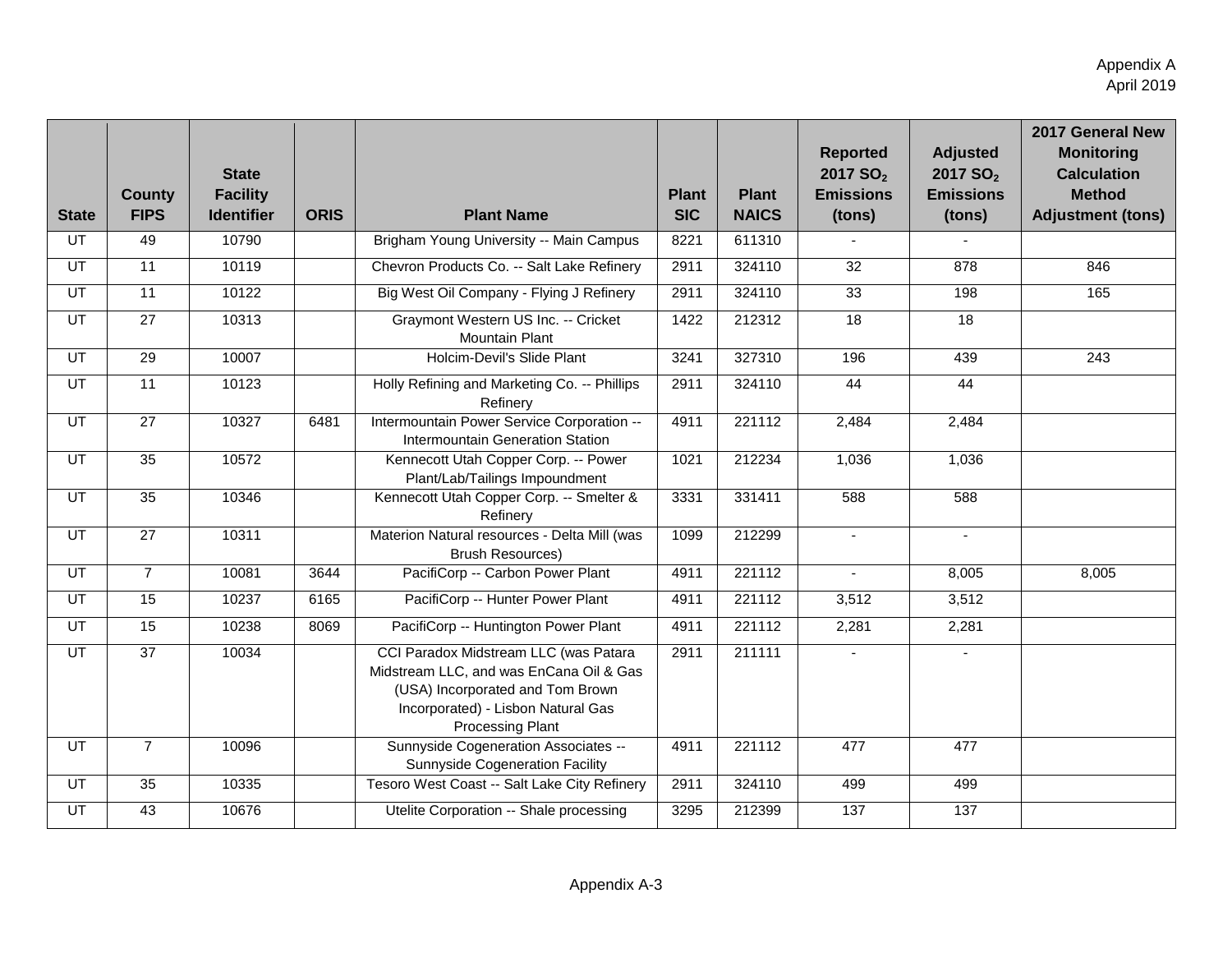| <b>State</b> | <b>County</b><br><b>FIPS</b> | <b>State</b><br><b>Facility</b><br><b>Identifier</b> | <b>ORIS</b> | <b>Plant Name</b>                                                                       | <b>Plant</b><br><b>SIC</b> | <b>Plant</b><br><b>NAICS</b> | <b>Reported</b><br>2017 SO <sub>2</sub><br><b>Emissions</b><br>(tons) | <b>Adjusted</b><br>2017 SO <sub>2</sub><br><b>Emissions</b><br>(tons) | 2017 General New<br><b>Monitoring</b><br><b>Calculation</b><br><b>Method</b><br><b>Adjustment (tons)</b> |
|--------------|------------------------------|------------------------------------------------------|-------------|-----------------------------------------------------------------------------------------|----------------------------|------------------------------|-----------------------------------------------------------------------|-----------------------------------------------------------------------|----------------------------------------------------------------------------------------------------------|
| <b>WY</b>    | 11                           | $\overline{2}$                                       |             | American Colloid Mineral Co -- Colony East &<br><b>West Plants</b>                      | 1459                       | 212325                       | 100                                                                   | 100                                                                   |                                                                                                          |
| <b>WY</b>    | 5                            | $\overline{45}$                                      | 56609       | Basin Electric -- Dry Fork Station                                                      | 4911                       | 22112                        | 1,047                                                                 | 1,047                                                                 |                                                                                                          |
| <b>WY</b>    | 31                           | $\mathbf{1}$                                         | 6204        | Basin Electric -- Laramie River Station                                                 | 4911                       | 221112                       | 6,522                                                                 | 6,522                                                                 |                                                                                                          |
| WY           | $\overline{\omega}$          | 12                                                   |             | Big Horn Gas Proc -- Big Horn/Byron Gas<br>Plant                                        | 1311                       | 22121                        |                                                                       |                                                                       |                                                                                                          |
| <b>WY</b>    | 5                            | $\overline{2}$                                       | 4150        | Black Hills Corporation - Neil Simpson I                                                | 4911                       | 22112                        |                                                                       |                                                                       |                                                                                                          |
| <b>WY</b>    | 5                            | 63                                                   | 7504        | <b>Black Hills Corporation - Neil Simpson II</b>                                        | 4911                       | 22112                        | 350                                                                   | 350                                                                   |                                                                                                          |
| <b>WY</b>    | 45                           | $\overline{5}$                                       | 4151        | <b>Black Hills Corporation - Osage Plant</b>                                            | 4911                       | 22112                        |                                                                       |                                                                       |                                                                                                          |
| <b>WY</b>    | 5                            | 146                                                  | 55479       | Black Hills Corporation - Wygen 1                                                       | 4911                       | 22112                        | 455                                                                   | 455                                                                   |                                                                                                          |
| WY.          | 5                            | 281                                                  | 56596       | <b>Black Hills Corporation - Wygen III</b>                                              | 4911                       | 221112                       | $\overline{281}$                                                      | 281                                                                   |                                                                                                          |
| <b>WY</b>    | $\overline{13}$              | 0009                                                 |             | Burlington Resources -- Bighorn Wells                                                   | 1300                       | 21111                        |                                                                       |                                                                       |                                                                                                          |
| <b>WY</b>    | 13                           | $\overline{28}$                                      |             | Burlington Resources -- Lost Cabin Gas Plant                                            | 1311                       | 211111                       | 1,209                                                                 | 1,209                                                                 |                                                                                                          |
| <b>WY</b>    | $\overline{41}$              | $\overline{9}$                                       |             | Chevron USA -- Carter Creek Gas Plant                                                   | 1311                       | 211111                       | 55                                                                    | 55                                                                    |                                                                                                          |
| WY.          | 37                           | 0177                                                 |             | Chevron USA -- Table Rock Field                                                         | 1300                       | 21111                        |                                                                       |                                                                       |                                                                                                          |
| <b>WY</b>    | $\overline{37}$              | 14                                                   |             | Chevron USA -- Table Rock Gas Plant<br>(Formerly Anadarko E&P Co LP)                    | 1321                       | 211111                       |                                                                       |                                                                       |                                                                                                          |
| WY           | 41                           | 0008                                                 |             | Chevron USA -- Whitney Canyon/Carter<br>Creek Well field                                | 1300                       | 21111                        |                                                                       |                                                                       |                                                                                                          |
| <b>WY</b>    | 5                            | $\overline{225}$                                     | 56319       | Cheyenne Light Fuel and Power Company -<br>Wygen II                                     | 4911                       | 22112                        | $\overline{267}$                                                      | $\overline{267}$                                                      |                                                                                                          |
| <b>WY</b>    | 37                           | 48                                                   |             | Tronox Alkali Wyoming Corporation -- Green<br>River Sodium Products (Westvaco facility) | 2812                       | 327999                       | 1,456                                                                 | 1,456                                                                 |                                                                                                          |
| <b>WY</b>    | 13                           | 0007                                                 |             | Devon Energy Production Co., L.P. -- Beaver<br>Creek Gas Field                          | 1300                       | 21111                        |                                                                       |                                                                       |                                                                                                          |
| <b>WY</b>    | 13                           | $\overline{8}$                                       |             | Devon Gas Services, L.P. -- Beaver Creek<br>Gas Plant                                   | 1311                       | 211111                       | $\mathbf 0$                                                           | $\mathbf 0$                                                           |                                                                                                          |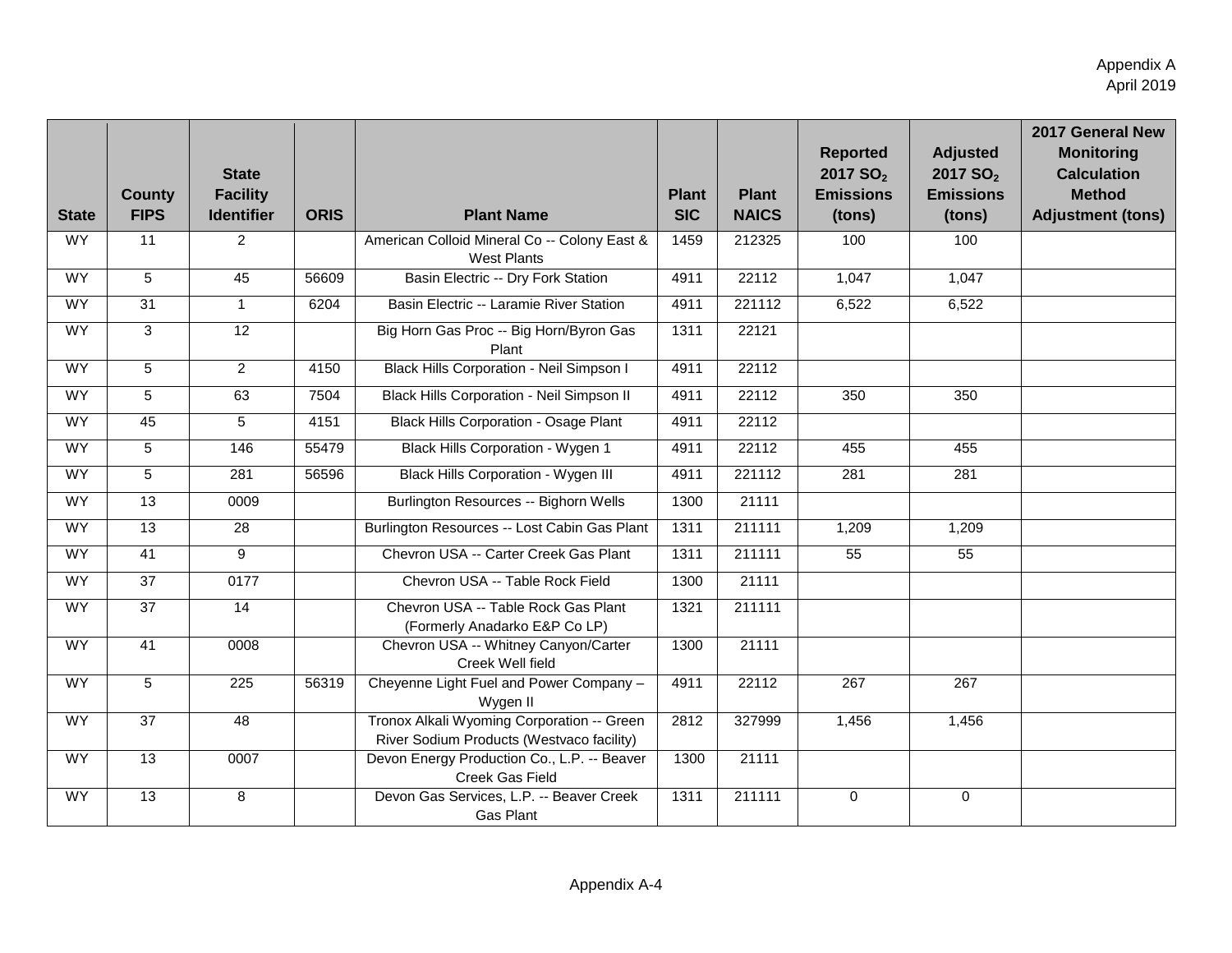| <b>State</b> | <b>County</b><br><b>FIPS</b> | <b>State</b><br><b>Facility</b><br><b>Identifier</b> | <b>ORIS</b> | <b>Plant Name</b>                                                       | <b>Plant</b><br><b>SIC</b> | <b>Plant</b><br><b>NAICS</b> | <b>Reported</b><br>2017 SO <sub>2</sub><br><b>Emissions</b><br>(tons) | <b>Adjusted</b><br>2017 SO <sub>2</sub><br><b>Emissions</b><br>(tons) | 2017 General New<br><b>Monitoring</b><br><b>Calculation</b><br><b>Method</b><br><b>Adjustment (tons)</b> |
|--------------|------------------------------|------------------------------------------------------|-------------|-------------------------------------------------------------------------|----------------------------|------------------------------|-----------------------------------------------------------------------|-----------------------------------------------------------------------|----------------------------------------------------------------------------------------------------------|
| <b>WY</b>    | 23                           | $\mathbf{1}$                                         |             | Exxon Mobil Corporation -- Labarge Black<br>Canyon Facility             | 1300                       | 21111                        | 25                                                                    | 25                                                                    |                                                                                                          |
| WY.          | 23                           | 13                                                   |             | Exxon Mobil Corporation -- Shute Creek                                  | 1311                       | 211111                       | 1,582                                                                 | 1,582                                                                 |                                                                                                          |
| <b>WY</b>    | 43                           | $\overline{3}$                                       |             | Hiland Partners, LLC -- Hiland Gas Plant                                | 1321                       | 48621                        |                                                                       |                                                                       |                                                                                                          |
| <b>WY</b>    | $\overline{21}$              | $\mathbf{1}$                                         |             | Holly Frontier Oil & Refining Company --<br>Cheyenne Refinery           | 2911                       | 32411                        | 250                                                                   | 250                                                                   |                                                                                                          |
| WY           | 29                           | $\overline{7}$                                       |             | Marathon Oil Co -- Oregon Basin Gas Plant                               | 1321                       | 211112                       | 227                                                                   | $\overline{227}$                                                      |                                                                                                          |
| <b>WY</b>    | $\overline{29}$              | 0010                                                 |             | Marathon Oil Co -- Oregon Basin Well field                              | 1300                       | 21111                        | 49                                                                    | 49                                                                    |                                                                                                          |
| <b>WY</b>    | 37                           | 8                                                    |             | Merit Energy Company - Brady Gas Plant<br>(formerly Anadarko E&P Co LP) | 1321                       | 211112                       | $\mathbf 0$                                                           | $\Omega$                                                              |                                                                                                          |
| <b>WY</b>    | 29                           |                                                      |             | Merit Energy Company - Shoshone Unit<br><b>Battery</b>                  |                            | 211112                       | 18                                                                    | 18                                                                    |                                                                                                          |
| WY           | 29                           |                                                      |             | Merit Energy Company - Frannie Unit Battery<br>No 1                     |                            | 211112                       | $\overline{4}$                                                        | $\overline{4}$                                                        |                                                                                                          |
| <b>WY</b>    | 29                           |                                                      |             | Merit Energy Company - Cody Battery                                     |                            | 211112                       | 11                                                                    | 11                                                                    |                                                                                                          |
| WY.          | $\overline{29}$              |                                                      |             | Merit Energy Company - Frannie 2 Battery                                |                            | 211112                       | $\Omega$                                                              | $\Omega$                                                              |                                                                                                          |
| <b>WY</b>    | 41                           | 0002                                                 |             | Merit Energy Company -- Whitney Canyon<br>Well Field                    | 1300                       | 21111                        | $\mathbf 0$                                                           | $\overline{0}$                                                        |                                                                                                          |
| <b>WY</b>    | 41                           | $\overline{12}$                                      |             | Merit Energy Company -- Whitney Facility                                | 1311                       | 211111                       | $\mathbf 0$                                                           | $\Omega$                                                              |                                                                                                          |
| <b>WY</b>    | $\mathbf{1}$                 | $\overline{2}$                                       |             | Mountain Cement Company -- Laramie Plant                                | 3241                       | 23571                        | 162                                                                   | 162                                                                   |                                                                                                          |
| <b>WY</b>    | $\overline{37}$              | $\overline{3}$                                       |             | P4 Production, L.L.C. -- Rock Springs Coal<br><b>Calcining Plant</b>    | 3312                       | 331111                       | 673                                                                   | 673                                                                   |                                                                                                          |
| WY.          | 9                            | $\mathbf{1}$                                         | 4158        | Pacificorp - Dave Johnston Plant                                        | 4911                       | 221112                       | 8,209                                                                 | 8,209                                                                 |                                                                                                          |
| WY           | 37                           | 1002                                                 | 8066        | Pacificorp -- Jim Bridger Plant                                         | 4911                       | 221112                       | 10,264                                                                | 10,264                                                                |                                                                                                          |
| <b>WY</b>    | $\overline{23}$              | $\overline{4}$                                       | 4162        | Pacificorp -- Naughton Plant                                            | 4911                       | 221112                       | 4,048                                                                 | 4,048                                                                 |                                                                                                          |
| <b>WY</b>    | 5                            | 46                                                   | 6101        | Pacificorp -- Wyodak Plant                                              | 4911                       | 221112                       | 2,450                                                                 | 2,450                                                                 |                                                                                                          |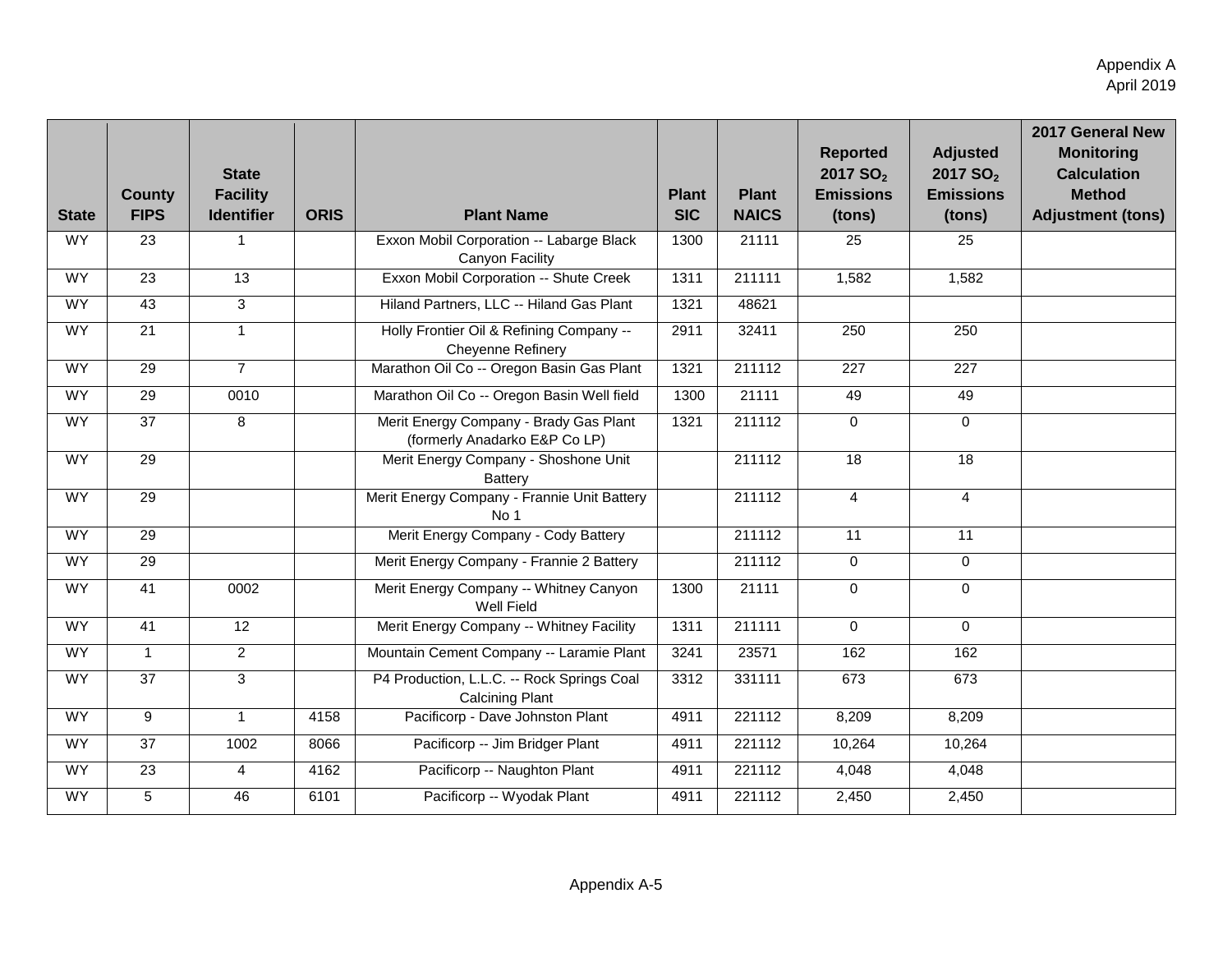| <b>State</b> | <b>County</b><br><b>FIPS</b> | <b>State</b><br><b>Facility</b><br><b>Identifier</b> | <b>ORIS</b> | <b>Plant Name</b>                                                                        | <b>Plant</b><br><b>SIC</b> | <b>Plant</b><br><b>NAICS</b> | <b>Reported</b><br>2017 SO <sub>2</sub><br><b>Emissions</b><br>(tons) | <b>Adjusted</b><br>2017 SO <sub>2</sub><br><b>Emissions</b><br>(tons) | 2017 General New<br><b>Monitoring</b><br><b>Calculation</b><br><b>Method</b><br><b>Adjustment (tons)</b> |
|--------------|------------------------------|------------------------------------------------------|-------------|------------------------------------------------------------------------------------------|----------------------------|------------------------------|-----------------------------------------------------------------------|-----------------------------------------------------------------------|----------------------------------------------------------------------------------------------------------|
| <b>WY</b>    | 37                           | 22                                                   |             | Simplot Phosphates LLC -- Rock Springs<br>Plant                                          | 2874                       | 325312                       | 1.136                                                                 | 1,136                                                                 |                                                                                                          |
| <b>WY</b>    | $\overline{7}$               | $\mathbf{1}$                                         |             | Sinclair Oil Company -- Sinclair Refinery                                                | 2911                       | 32411                        | 77                                                                    | 77                                                                    |                                                                                                          |
| WY.          | 25                           | 5                                                    |             | Sinclair Wyoming Refining Company --<br><b>Casper Refinery</b>                           | 2911                       | 32411                        | 146                                                                   | 146                                                                   |                                                                                                          |
| <b>WY</b>    | 37                           | 5                                                    |             | Solvay Chemicals -- Soda Ash Plant (Green<br><b>River Facility)</b>                      | 1474                       | 325181                       | 33                                                                    | 33                                                                    |                                                                                                          |
| WY.          | 37                           | $\overline{2}$                                       |             | TATA Chemicals (Soda Ash Partners)--<br>Green River Plant (formerly General<br>Chemical) | 1474                       | 327999                       | 3,380                                                                 | 3,380                                                                 |                                                                                                          |
| <b>WY</b>    | 15                           | $\mathbf{1}$                                         |             | The Western Sugar Cooperative -- Torrington<br>Plant                                     | 2063                       | 311313                       | 6                                                                     | 6                                                                     |                                                                                                          |
| <b>WY</b>    | 37                           | 49                                                   |             | Tronox Alkali Wyoming Corporation<br>-- Granger Soda Ash Plant                           | 1474                       | 212391                       | 189                                                                   | 189                                                                   |                                                                                                          |
| <b>WY</b>    | 1                            | 5                                                    |             | University of Wyoming - Heat Plant                                                       | 8221                       | 61131                        | 53                                                                    | 53                                                                    |                                                                                                          |
| WY.          | 29                           | 12                                                   |             | Vanguard Operating, LLC -- Elk Basin Gas<br>Plant                                        | 1311                       | 211111                       | 668                                                                   | 668                                                                   |                                                                                                          |
| <b>WY</b>    | 56043                        | 397                                                  |             | Washakie Midstream Services - Worland Gas<br>Plant (WMS)                                 | 1321                       | 211112                       | $\overline{71}$                                                       | $\overline{71}$                                                       |                                                                                                          |
| <b>WY</b>    | 45                           | $\mathbf{1}$                                         |             | Wyoming Refining -- Newcastle Refinery                                                   | 2911                       | 32411                        | 14                                                                    | 14                                                                    |                                                                                                          |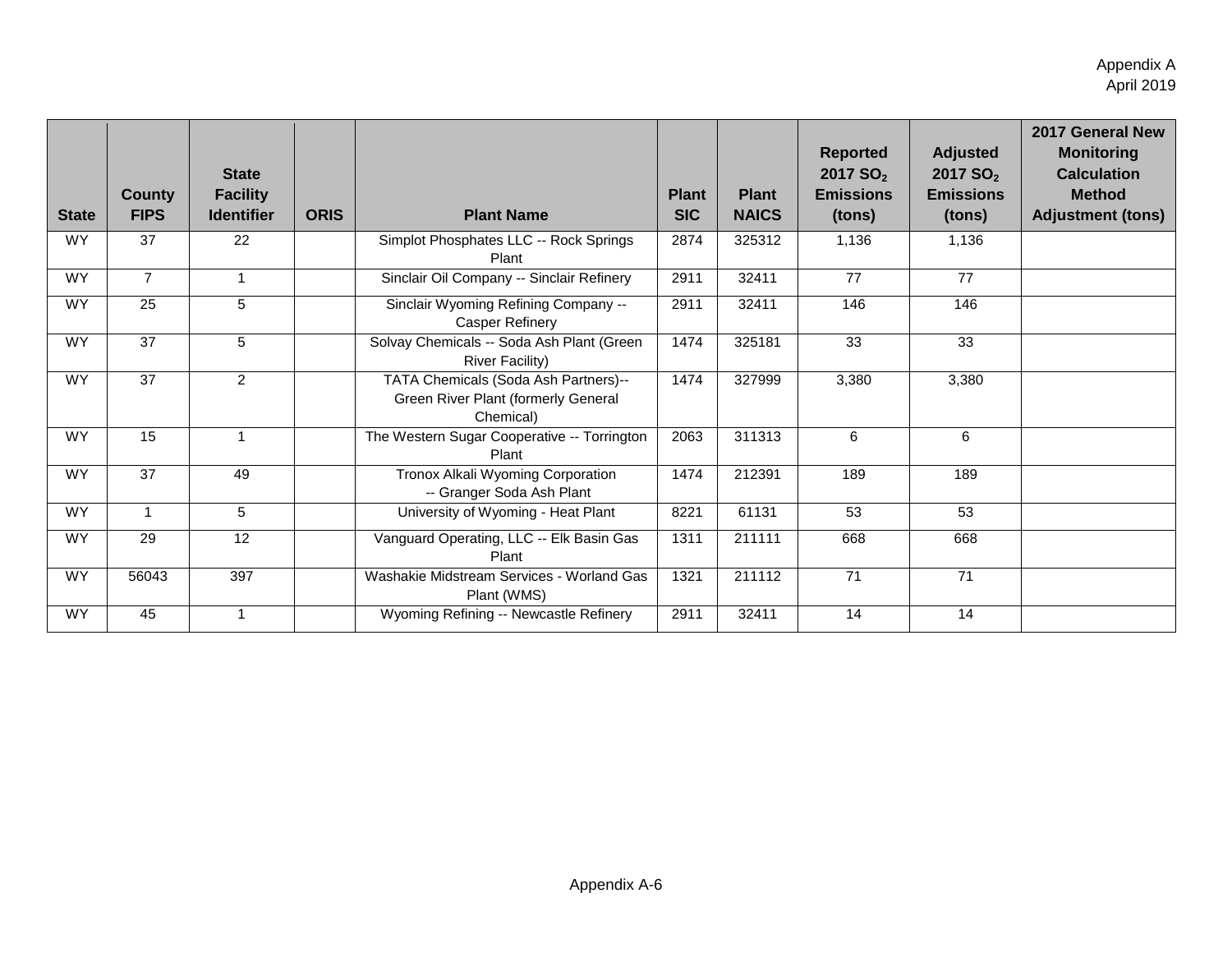# **Appendix B**

| Table B-1                                                            |
|----------------------------------------------------------------------|
| Sources Added to the $SO_2$ Emissions and Milestone Report Inventory |

| <b>State</b> | <b>County</b><br><b>FIP Code</b> | <b>State</b><br><b>Facility</b><br>ID | <b>Facility Name</b>                                                                                        | <b>Report</b><br>Year of<br>Change |
|--------------|----------------------------------|---------------------------------------|-------------------------------------------------------------------------------------------------------------|------------------------------------|
| <b>UT</b>    | 043                              | 10676                                 | Utelite Corporation -- Shale processing                                                                     | 2003                               |
| <b>WY</b>    | 011                              | 0002                                  | American Colloid Mineral Company -- East Colony                                                             | 2003                               |
| <b>WY</b>    | 011                              | 0003                                  | American Colloid Mineral Company -- West Colony                                                             | 2003                               |
| <b>WY</b>    | 037                              | 0014                                  | Chevron USA (previously owned by Anadarko E&P Company LP) --<br><b>Table Rock Gas Plant</b>                 | 2003                               |
| <b>WY</b>    | 005                              | 0146                                  | Black Hills Corporation -- Wygen 1                                                                          | 2003                               |
| <b>WY</b>    | 041                              | 0002                                  | BP America Production Company -- Whitney Canyon Well Field                                                  | 2003                               |
| <b>WY</b>    | 013                              | 0009                                  | Burlington Resources -- Bighorn Wells                                                                       | 2003                               |
| <b>WY</b>    | 037                              | 0177                                  | Chevron USA -- Table Rock Field                                                                             | 2003                               |
| <b>WY</b>    | 041                              | 0008                                  | Chevron USA -- Whitney Canyon/Carter Creek Well field                                                       | 2003                               |
| <b>WY</b>    | 013                              | 0008                                  | Devon Energy Corp. -- Beaver Creek Gas Plant                                                                | 2003                               |
| <b>WY</b>    | 035                              | 0001                                  | Exxon Mobil Corporation -- Labarge Black Canyon Facility (also<br>identified as Black Canyon Dehy Facility) | 2003                               |
| <b>WY</b>    | 013                              | 0007                                  | Devon Energy Corp. -- Beaver Creek Gas Field                                                                | 2004                               |
| <b>WY</b>    | 005                              | 0225                                  | Cheyenne Light, Fuel and Power (a subsidiary of Black Hills<br>Corporation) -- Wygen II                     | 2008                               |
| <b>WY</b>    | 005                              | 0281                                  | Black Hills Corporation - Wygen III                                                                         | 2010                               |
| <b>WY</b>    | 005                              | 0045                                  | Basin Electric - Dry Fork Station                                                                           | 2011                               |
| <b>NM</b>    | 025                              | 350250075                             | ConocoPhillips-Midland Office / MCA Tank Battery No. 2                                                      | 2013                               |
| <b>NM</b>    | 025                              | 350250113                             | ConocoPhillips-Midland Office / East Vacuum Liquid Recovery and<br>CO <sub>2</sub> Plant                    | 2013                               |